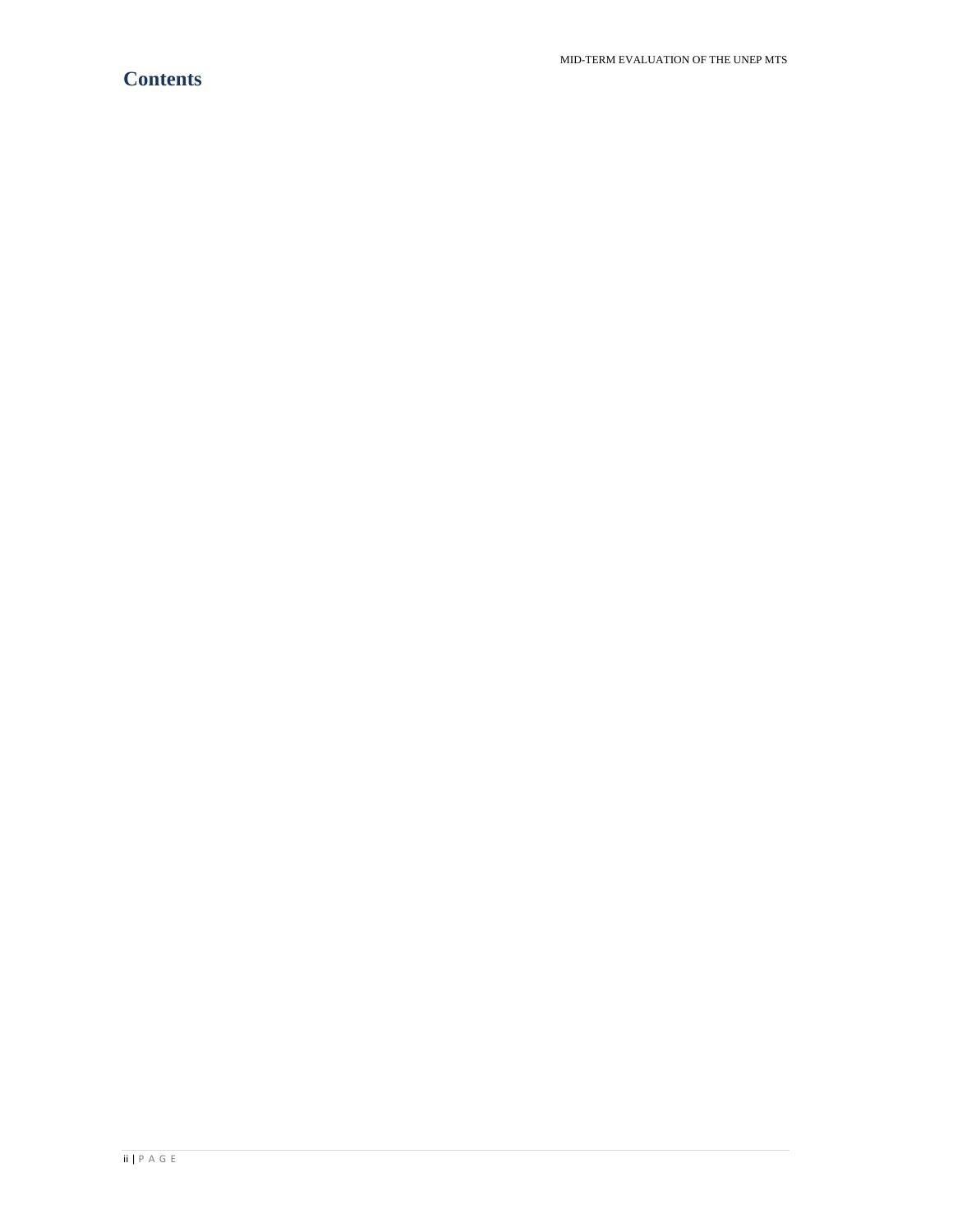# **1. Strategic Relevance of the MTS**

#### **1.1 Introduction**

In response to a growing recognition in the international community of the need for sustainable development at the global level, there have been a number of directional shifts within the UN system, particularly over the past decade, calling for renewed focus on the future of international environmental governance, greater coherence within the UN system, increased focus on the role of the private sector, responsiveness to country level priorities and needs, and results-based management.

This section of the MTS Evaluation assesses the overall relevance of the strategic intent of the MTS, its objectives and expected accomplishments, and their consistency with UNEP's vision and mandate and UNEP's comparative advantage. It also examines the relevance of the MTS in the broader global political, institutional and environmental context; the MTS's responsiveness to the particular needs of UNEP, the UN system, member countries and other stakeholders; and the MTS's contribution to the broader vision of setting the "global environmental agenda".

#### **1.2 Context**

#### **Institutional Setting**

#### *UNEP's Mandate*

The mandate for UNEP derives from General Assembly Resolution 2997 (XXVII)of 15 December 1972 that established UNEP. In recent years, several key resolutions and decisions have influenced the evolution of the role and mandate of UNEP. The **Malmo Declaration**<sup>1</sup> noted discrepancies between commitment and action, and highlighted the risk of climate change. In September 2000, the GA adopted the **United Nations Millennium Declaration**<sup>2</sup> which focused on the reduction of extreme poverty and set out a series of time‐bound targets known as the **Millennium Development Goals** (MDG)<sup>3</sup> . The **Cartagena Package**<sup>4</sup> emphasised the need for strengthening UNEP in regard to, *inter alia*, its science base, improving coordination and coherence between multilateral environmental agreements and across the UN system.

The **Bali Strategic Plan for Technology Support and Capacity‐Building**<sup>5</sup> (BSP) requires a "more coherent, coordinated and effective delivery of environmental capacity-building and technical support... in response to country priorities and needs". The BSP further emphasises the need for UNEP programmes to build on existing capacities, to promote national ownership, and to tailor capacity‐building programmes to individual countries based on a bottom‐up needs assessment. The BSP proposes several strategic considerations that emphasise the need to focus on regional and national needs and priorities<sup>6</sup> (see Box XX below):

 $^1$  General Assembly resolution 53/242 of 28 July 1999<br> $^2$  General Assembly resolution 55/2 of 8 September 2000

A/56/326.Road Map towards the implementation of the United Nations Millennium Declaration: Report of the Secretary‐

General, Annex<br><sup>4</sup> Decision SS.VII/1 of 15 February 2002 on international environmental governance and its appendix, known together as the

<sup>&</sup>quot;Cartagena package"<br> $^5$  UNEP Governing Council decision 23/1 of February 2005

 $6$ UNEP/GC.23/6/Add.1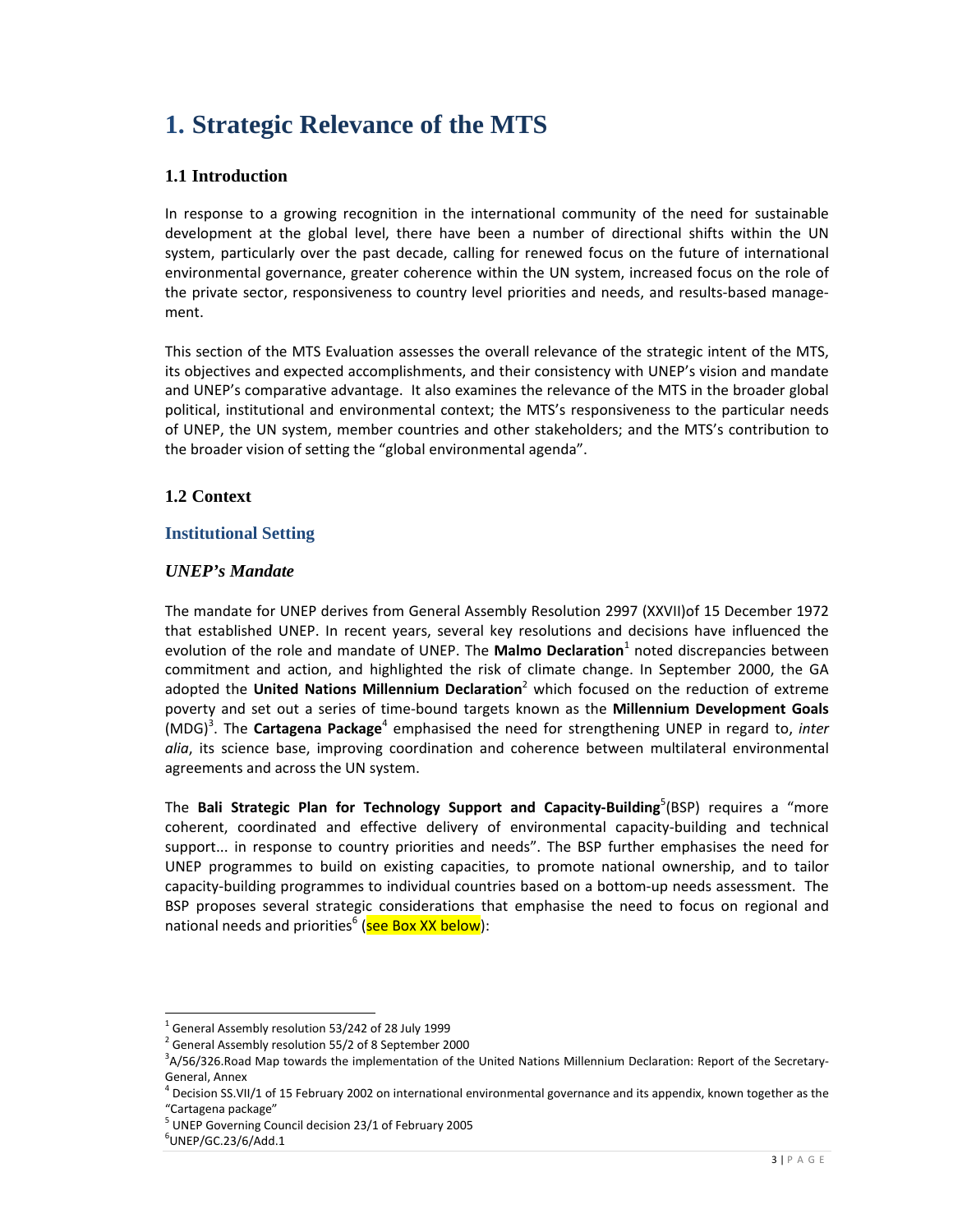#### **Box XX: Some Strategic Considerations in the Bali Strategic Plan**

the Plan...

- Provides a coherent platform for internal coordination and exchange of information within UNEP, and also for enhanced coordination between UNEP and other United Nations agencies, as well as other relevant partners;
- Provides a coherent approach to strengthening national and regional institutions responsible for environmental management, promoting implementation of environmental programmes and plans and enhancing their contribution to national sustainable development and poverty reduction strategies;
- Promotes the integration of environmental initiatives and programmes agreed at the regional and subregional levels and supports the development, enhancement and implementation of regional and subregional environmental strategies and action plans;
- Provides an effective strategy for strengthening technology support and cooperation by supporting the creation of an enabling environment for innovation and transfer through the enhancement of international cooperation conducive to innovation and the development, transfer and dissemination of technologies, with the protection of intellectual property rights, involving all relevant partners, including the private sector. Emphasis should be given to identifying and disseminating best practices and fostering entrepreneurship and partnerships..."

Source: UNEP/GC.23/6/Add.1 -Bali Strategic Plan for Technology Support and Capacity-building

Other declarations include the **Rome Declaration on Harmonisation** which focuses on national development processes, and the **Paris Declaration on Aid Effectiveness** and its **Accra Agenda for Action<sup>7</sup>** which call for national ownership, harmonisation and alignment of aid with partner coun‐ tries' priorities, managing results and mutual accountability.

UNEP's Vision for the medium‐term future remains as stated in the 1997 **Nairobi Declaration** on the Role and Mandate of UNEP<sup>8</sup> , that is *"to be the leading global environmental authority that sets the global environmental agenda, that promotes the coherent implementation of the environmental dimension of sustainable development within the United Nations system and that serves as an authoritative advocate for the global environment".* UNEP subsequently modified its Mandate to capture the requirements of the above‐mentioned resolutions and declarations in order to enable it to effectively address current and emerging global environmental challenges. UNEP's current Mandate is presented in the box below.

In addition, UNEP has a coordination role within the UN system which is derived from GA Resolution 2997 (XXVII) that mandates its Governing Council to "promote international cooperation in the field of the environment and to recommend, as appropriate, policies to this end, and to provide general policy guidance for the direction and coordination of environmental programmes within the UN system". The Executive Director of UNEP was given the responsibility to coordinate environmental programmes within the UN system.<sup>9</sup> Subsequently UNEP's Vision Statement in the Nairobi Declaration on the Role and Mandate of UNEP (1997) refined its coordination mandate to promote "*the coherent implementation of the environmental dimension of sustainable development within the United Nations system*". The Cartagena Package and the Bali Strategic Plan both reiterate the need for coordination and cooperation between multilateral environmental agreement (MEA) secretariats and across the United Nations system.

 $^7$  Paris Declaration on Aid Effectiveness (2005) and the Accra Agenda for Action (2008) ( http://www.oecd.org/dac/aideffectiveness)

<sup>&</sup>lt;sup>8</sup>UNEP Governing Council decision 19/1 of 7 February 1997<br><sup>9</sup>http://www.upep.org/pour/ork/UNERsCoordinationMand

http://www.unep.org/newyork/UNEPsCoordinationMandate/tabid/56200/Default.aspx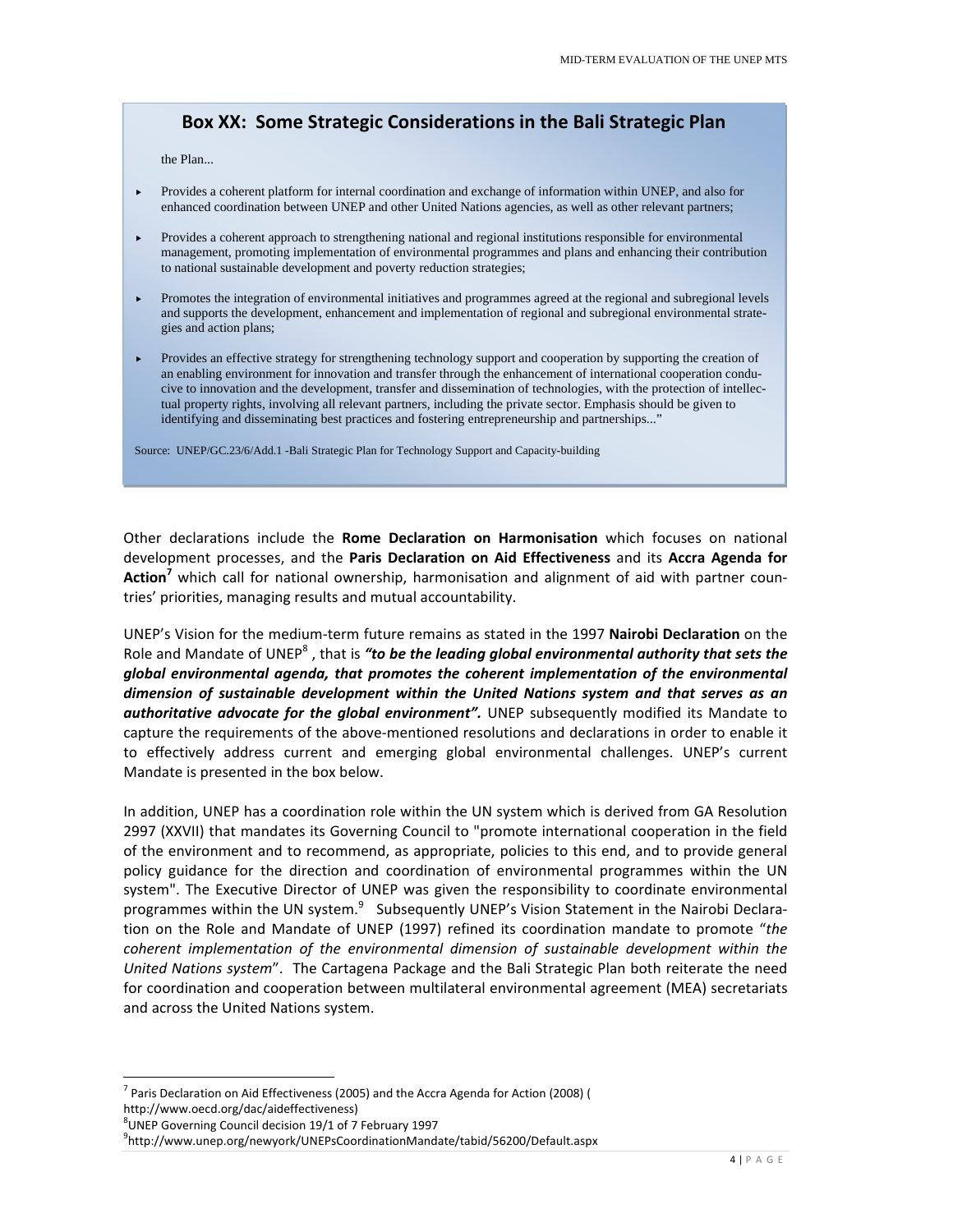#### **Box XX: UNEP's Mandate**

- $\triangleright$  Keeping the world environmental situation under review;
- Catalysing and promoting international cooperation and action;
- Providing policy advice and early warning information, based upon sound science and assessments;
- Facilitating the development, implementation and evolution of norms and standards and developing coherent interlinkages among international environmental conventions;
- Strengthening technology support and capacity in line with country needs and priorities.

The second EA under the Executive Direction and Management Component of the 2012‐2013 biennium stipulates: *Improved leadership of UNEP in the United Nations system effort to achieve coherent and complementary actions by United Nations agencies on the environmental dimension of sustainable development.* In this respect, also in part addressing UNEP's vision, UNEP's New York Office plays a key role in facilitating UNEP's coordination of environment-oriented activities within UN system through its participation in major inter‐agency meetings, particularly those of the UN System Chief Executives Board for Coordination (CEB) and two of its sub‐committees, the High‐Level Committee on Programmes (HLCP) and the UN Development Group (UNDG).

In addition, the Environment Management Group (EMG) is the United Nations (UN) System‐wide coordination body for environment and human settlement, whose members include specialized agencies, programmes and organs of the United Nations including the secretariats of the MEAs. UNEP's Executive Director is the chair of the EMG, and the EMG is supported by a secretariat provided by UNEP. At its twenty‐sixth session in February 2011, the UNEP Governing Council encouraged te EMG to "continue supporting the implementation of the United Nations climate neutral strategy and advancing the sustainability of policies, management practices and operations in the United Nations System, including sustainable procurement, and the establishment of an agreement to put in place a process for environmental impact assessment and the use of environmental and social safeguards in respect of projects taken up directly by the organizations of the United Nations System<sup>"10</sup>. The EMG is therefore spearheading an inter-agency initiative to develop a framework for environmental and social sustainability in the UN system<sup>11</sup>. The consultation process is currently in progress. While individual UN agencies carry out assessments to identify and mitigate the environmental and social impacts of their programmes, there is no uniform system‐wide approach to integrate simultaneous economic, environmental and social impact assessments in major UN policy and decision-making processes. This framework intends to address this situation, and will also assist the United Nations to collectively measure progress towards sustainability. Other issues currently under consideration by the EMG Issues Management Groups are Land, Biodiversity, Green Economy, Sustainability Management, and International and Environmental Governance.<sup>12</sup>

#### *UNEP's Comparative Advantages*

UNEP now has some 40 years of experience in the field of environment and its interface with development. As a result UNEP believes that it has developed a number of comparative advantages, and in order to be the "*leading global environmental authority that sets the global environmental agenda*", UNEP realises that it must capitalise on these comparative advantages or niches, particular‐ ly those advantages relevant to the six thematic areas of its Sub‐Programmes. UNEP's comparative advantages are listed in the MTS 2010‐2013 as follows:

<sup>&</sup>lt;sup>10</sup>Decision UNEP/GC.26/11 Add.1<br><sup>11</sup>EMG, 2012.A Framework for Advancing Environmental and Social Sustainability in the United Nations System <sup>12</sup>http://www.unemg.org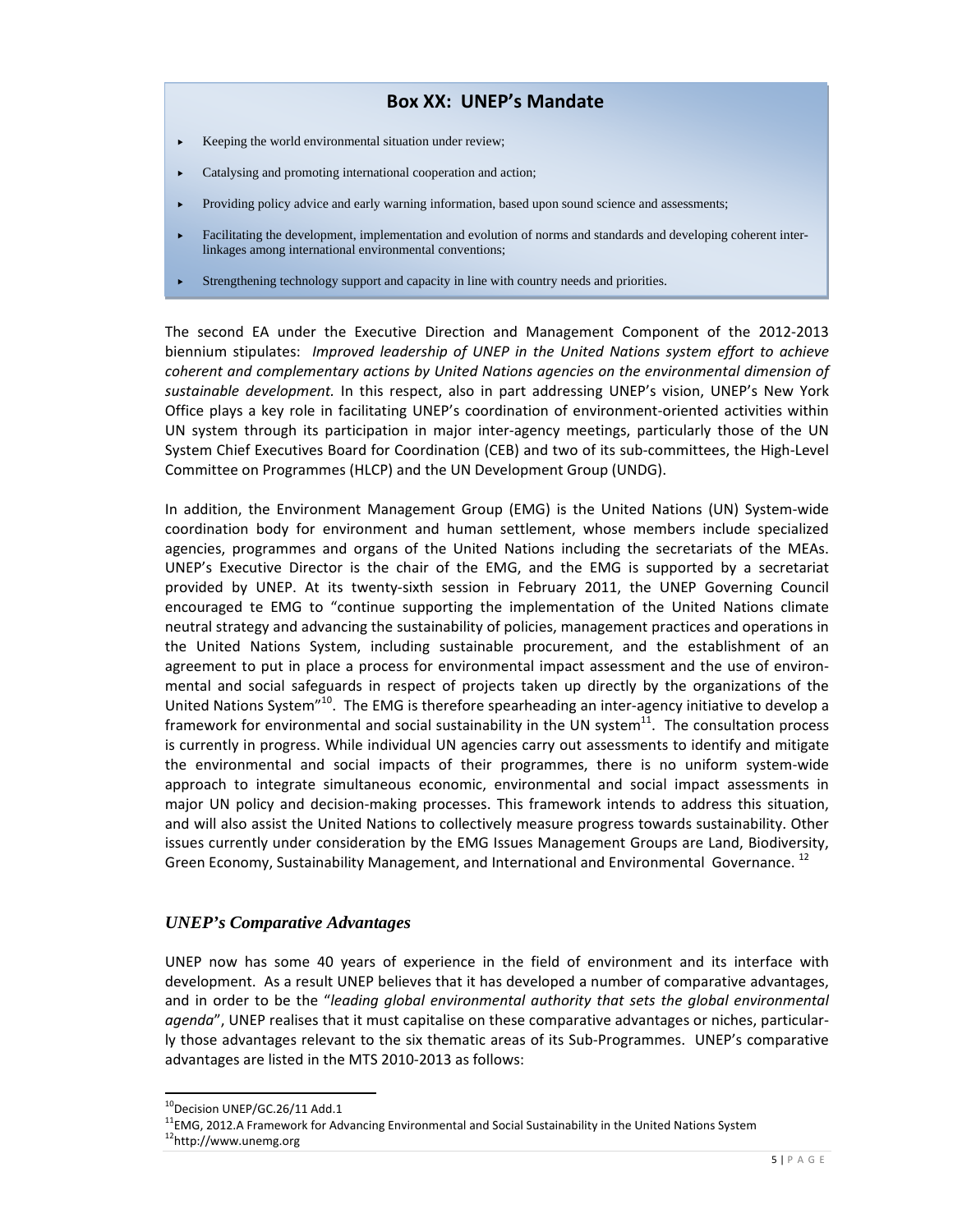- UNEP provides a high‐level environment policy forum within the United Nations system and participates in numerous inter‐agency boards, partnerships and other mechanisms;
- It promotes inter‐disciplinary approaches to address environmental issues, including the interlinkages between environmental change, development and human well‐being;
- It has extensive experience in working with scientific and technical communities and at the science-policy interface, including providing integrated environmental assessments to facilitate priority setting and decision‐making;
- It also has longstanding linkages and networks to Governments and their environment minis‐ tries, United Nations entities, regional environmental bodies, key international environmen‐ tal institutions, the broad scientific community, civil society and private sector through hosting several multilateral environmental agreement (MEA) secretariats, and as an implementing agency for the GEF; and
- Its linkages, networks and partnerships give it a unique convening power for addressing the full range of environmental issues.

#### *International Environmental Governance*

UNEP's EO Evaluation of the EGSP defines environmental governance as "*the conduit that links scientific assessment to policy development and implementation, bearing directly on the enforce‐ ment/compliance of national environmental legislation and internationally agreed environmental* goals." According to the UNEP's Draft Environmental Governance Strategy<sup>13</sup> IEG is essentially a process to guide Governments, major groups and civil society to strengthen environmental govern‐ ance at country, regional and global level in order to manage environmental threats and to address agreed environmental priorities. In this respect, UNEP provides: i) access to sound science for decision‐making ii) facilitation of international cooperation, iii) support to international policy setting and provision of technical assistance, and iiv) support to national development planning.

There are more than 40 UN agencies involved with IEG‐related issues, and numerous organisations outside the UN who deal with IEG, for example development partners (World Bank, DfID), think tanks (such as the World Resources Institute, the International Institute for Sustainable Development), as well as various academic institutions (Centre for Governance and Sustainability at the University of Massachusetts, Boston, Yale Centre for Environmental Law and Policy).

The Nairobi-Helsinki Outcome<sup>14</sup> reaffirms that with regard to IEG, UNEP through the MTS is aiming to do "the right thing". It proposes a set of options to address challenges in the delivery of key elements of the MTS which focus on strengthening IEG, and more broadly on sustainable develop‐ ment, including strengthening the science-policy interface, encouraging synergies between compatible multilateral environmental agreements, creating a stronger link between global environmental policy making and financing, developing a system‐wide capacity‐building framework in line with the BSP, and strengthening strategic engagement at the regional level by further increasing the capacity of UNEP regional offices to be more responsive to country environmental needs.

#### *Multilateral Environmental Agreements*

Multilateral environmental agreements (MEAs) provide the international legal basis for global efforts to address specific environmental issues. They are therefore an important mechanism for advancing IEG. **Box XXX** lists the key global MEAs.

<sup>&</sup>lt;sup>13</sup> UNEP (June2008). Draft Strategy Document for Environmental Governance

<sup>&</sup>lt;sup>14</sup> Second meeting of the Consultative Group of Ministers or High-level Representatives on International Environmental Governance Espoo, Finland, 21–23 November 2010: The Nairobi‐Helsinki Outcome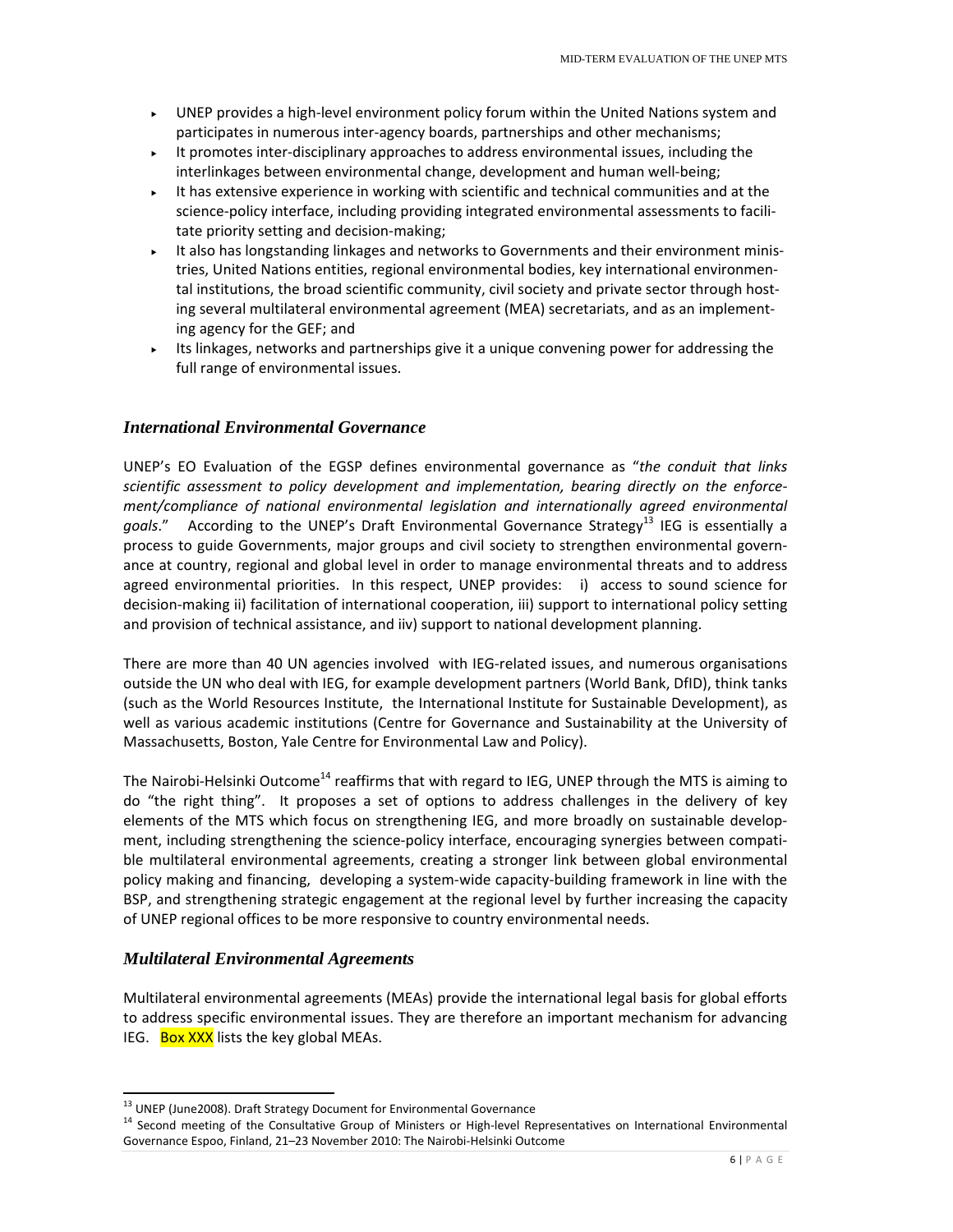#### **Box XX: Key Global Multilateral Environmental Agreements**

#### **Biological Diversity**

- Convention on Biological Diversity (CBD)
	- o Cartagena Protocol on Biosafety
	- o Nagoya Protocol on Genetic Access and Benefit Sharing
- Convention on Migratory Species (CMS)
- Convention on International Trade on Endangered Species (CITES)
- Ramsar Convention on Wetlands of International Importance Especially as Waterfowl Habitat
- International Treaty on Plant Genetic Resources (ITPGR)
- Convention Concerning the Protection of the World Cultural and Natural Heritage (WHC)

#### **Chemicals and Waste Management**

- Basel Convention on the Control of Transboundary Movements of Hazardous Wastes and their Disposal
- Rotterdam Convention on the Prior Informed Consent Procedure for Certain Hazardous Chemicals and Pesticides in International Trade
- Stockholm Convention on Persistent Organic Pollutants

#### **Climate, Atmosphere and Deserts**

- United Nations Convention to Combat Desertification (UNCCD)
- United Nations Framework Convention on Climate Change (UNFCCC)
	- o Kyoto Protocol (Climate Change)
	- Vienna Convention for the Protection of the Ozone Layer
		- o Montreal Protocol on Substances that Deplete the Ozone Layer

Source: www.informea.org

UNEP hosts the secretariats for the CBD, CMS, CITES, the Basel, Rotterdam and Stockholm Conven‐ tions, and the Vienna Convention. The Ramsar Convention is hosted by the IUCN, the UNCCD and UNFCCC are both hosted by the UN Secretariat, the WHC by UNESCO and ITPGR by FAO. In addition, UNEP hosts secretariats for numerous regional conventions, such as those on regional cooperation in the protection and sustainable development of the marine and coastal environments and on the conservation and combating pollution of regional seas<sup>15</sup>.

Apart from administering the MEAs mentioned here, UNEP provides support to MEAs through legal advisory services in the context of processes for the development of global and regional legal environmental instruments, assistance to countries in negotiating MEAs, and assistance through capacity building and developing tools to facilitate the implementation of MEAs at national level.

#### **Global Environmental Concerns**

In order to achieve its vision of being "the leading global authority", UNEP must necessarily keep abreast with current and emerging global challenges and priorities. Indeed, the six thematic priority areas of the MTS were identified against a background of UNEP's vision and mandate, existing global environmental challenges, Global Environment Facility (GEF) focal areas and the Millennium Development Goals (MDG), sound science and member state priorities.

#### *GEF Focal Areas*

The GEF is the financial mechanism for four MEAs: the Convention on Biological Diversity (CBD); the United Nations Framework Convention on Climate Change (UNFCCC); the Stockholm Convention on Persistent Organic Pollutants (POPs); and the UN Convention to Combat Desertification (UNCCD). Its role is to assist developing countries and countries with economies in transition to meet the agreed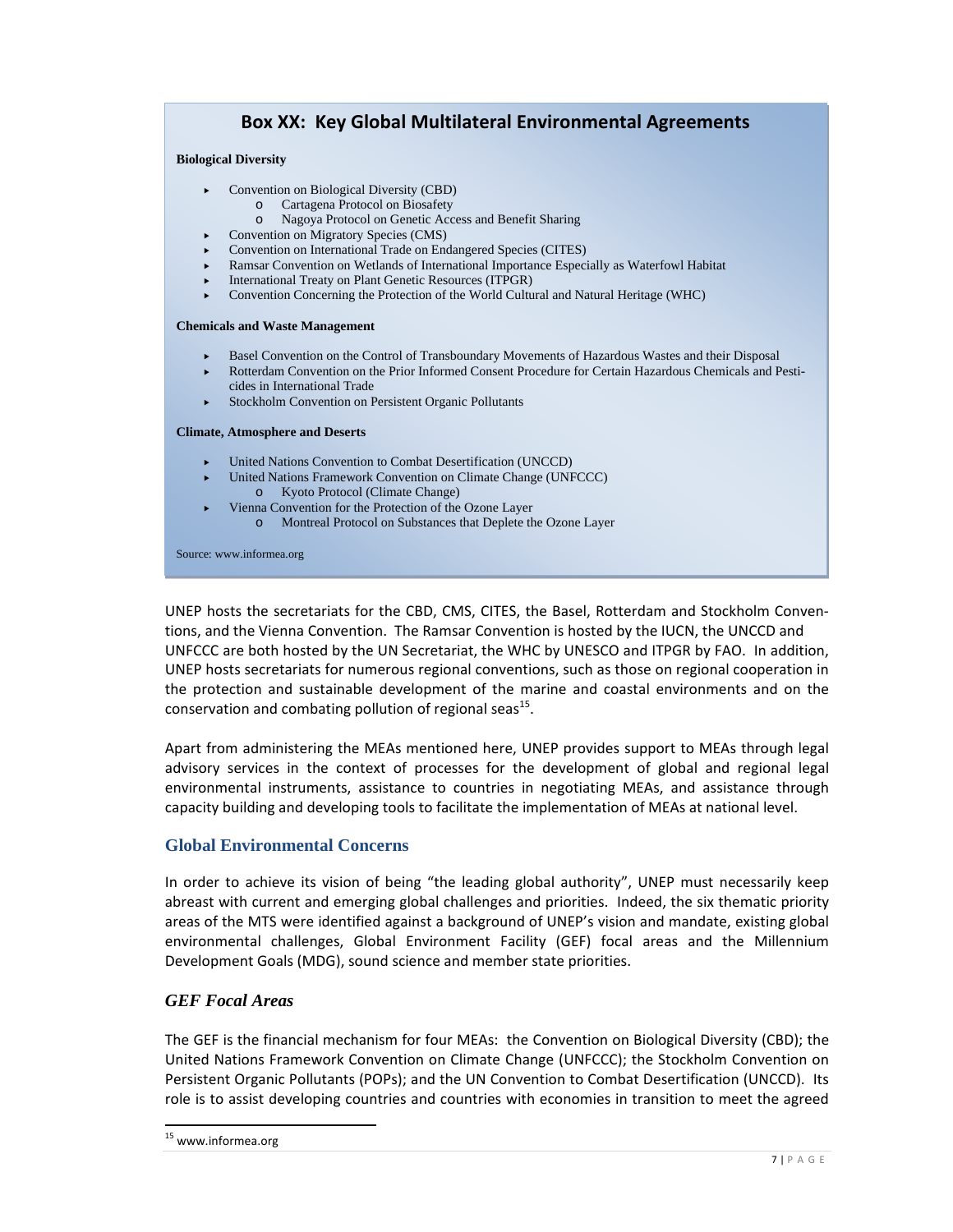incremental costs of measures designed to achieve global environmental benefits in its focal areas, namely:

- Biodiversity
- Climate change (mitigation and adaptation)
- Chemicals
- **International waters**
- Land degradation
- Sustainable forest management / REDD+
- ▶ Ozone layer depletion.

UNEP is the only one of 10 GEF Implementing Agencies whose core business is environment, and therefore stands to play a key role in supporting the GEF.

#### *Millennium Development Goals*

UNEP's work is reflected primarily under Millenium Development Goal 7 (MDG7) which focuses on environmental sustainability. The MDG7 targets that are directly relevant to UNEP's work are:

- Target 7A: Integrate the principles of sustainable development into country policies and programmes and reverse the loss of environmental resources [calling for action on defor‐ estation and climate change]
- Target 7B: Reduce biodiversity loss, achieving, by 2010, a significant reduction in the rate of loss [the need for the protection of key habitats for endangered species and for sustainable global fisheries].

UNEP supports assessments of environmental conditions and trends including building the capacity of its many partners to generate the information necessary for sound environmental decision making to support sustainable development and with the aim of achieving these MDG7 targets.

#### *GEO and Foresight Report*

UNEP regularly publishes updates on new science and developments with the intention of bringing to light emerging environmental issues so that governments and other stakeholders can take these into consideration in policy and planning decisions, thereby contributing to strengthening the science‐ policy interface.

The GEO 4 Report<sup>16</sup> identified four key issues:

- Atmosphere: climate change causing threats to coastal areas, food security and livelihoods, and health effects of indoor and outdoor pollution
- Land: land degradation, including soil erosion, nutrient depletion, water scarcity, salinity, chemical contamination and disruption of biological cycles, which cumulatively threaten food security, biodiversity, and carbon fixation and storage.
- Water: depletion of freshwater sources, ocean acidification, long term changes in the water cycle, contamination and deterioration of inland and coastal water quality, impacts on freshwater and marine ecosystems and therefore biodiversity
- Biodiversity: Biodiversity decline and loss of ecosystem services, impacting on livelihoods

The report notes that the underlying drivers responsible for these issues are population increase, economic growth, both leading to resource consumption, globalization and changes in social values.

 $^{16}$  UNEP, 2007. Global Environment Process (GEO) 4: Environment for Development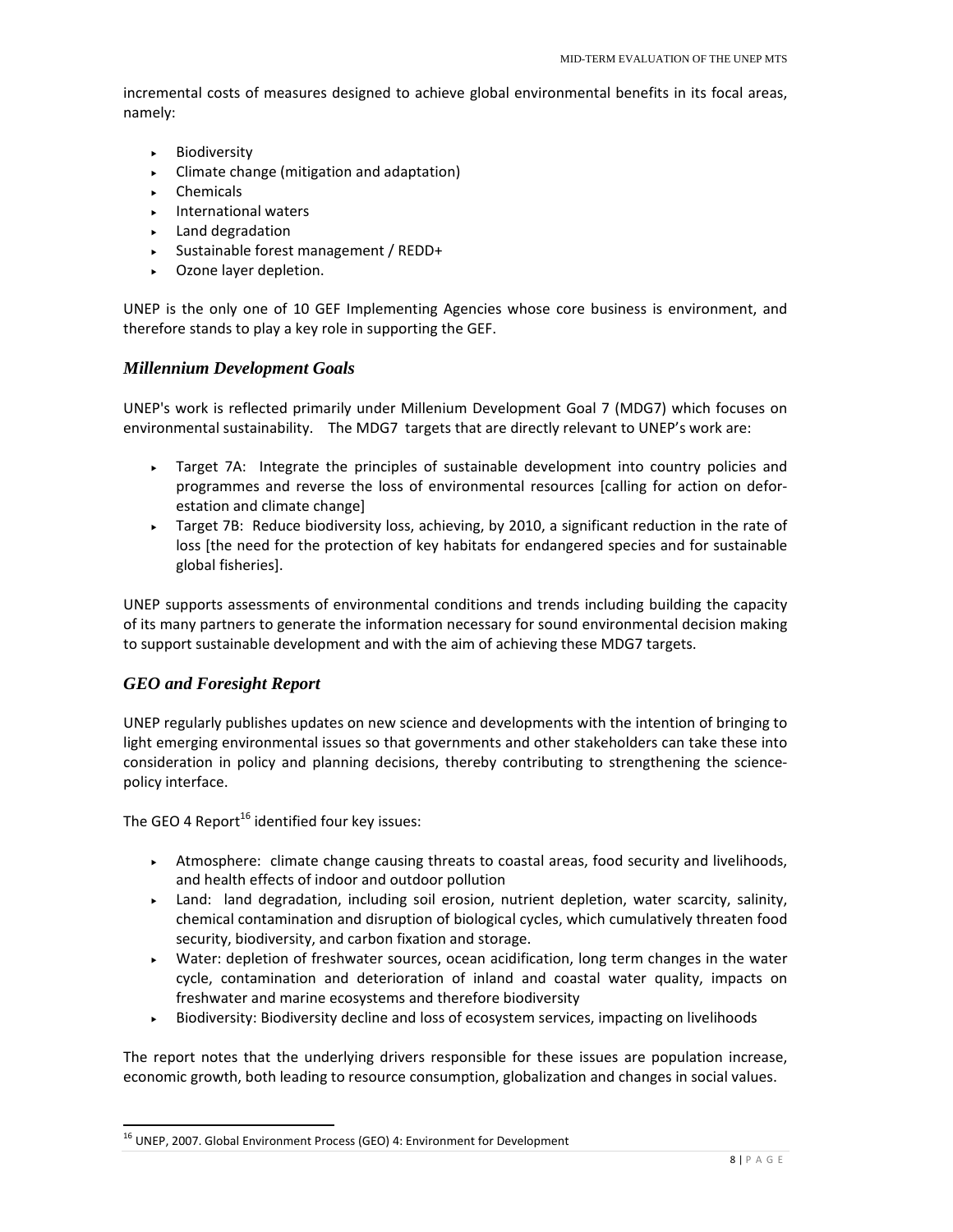The key areas identified in the GEO5 Report<sup>17</sup> are also Atmosphere, Land, Water (Freshwater and Oceans) and Biodiversity, but in addition includes Chemicals and Waste. The GEO5 Report also identifies the main drivers creating environmental pressures as being population growth and economic growth.

In support of the road to Rio+20 and UNEP's work towards an inclusive Green Economy, a major consultative process involving over 400 scientists from across the globe was initiated to identify and rank the most important emerging issues related to the global environment, alongside options for action. This came to be the Foresight Process, which culminated in a publication commonly referred to as the Foresight Report<sup>18</sup>. The Foresight Process identified 21 critical environmental issues under five general headings: i) Cross-cutting issues, ii) Food, biodiversity and land issues, iii) Freshwater and marine issues, iv) Climate change issues, and v) Energy, technology and waste issues.

#### *MTS 2014-2017*

The next Medium Term Strategy (MTS 2014‐2017) is currently in the process of being developed. The Draft MTS 2014-2017<sup>19</sup> has retained the six priority thematic areas in the MTS 2010-2013 (albeit with some SP titles altered), and has added a new thematic area: "Environment under Review". It has been developed on the basis of the 21 issues identified in the Foresight Process.

#### *The Future We Want*

UNEP's outcome paper on the Rio+20 Conference is entitled *The Future We Want*20. The document reaffirms UNEP's commitment to the Rio Principles, Agenda 21, the MDGs and numerous other Declarations and Programmes of Action that support sustainable development. Significantly, the document acknowledges poverty as being the greatest global challenge in the context of environ‐ mental management, and poverty eradication as being "indispensible to sustainable development". It pushes for a Green Economy which should "*contribute to eradicating poverty as well as sustained economic growth, enhancing social inclusion, improving human welfare and creating opportunities for employment and decent work for all, while maintaining the healthy functioning of the Earth's ecosystems*". The document also stresses the need for gender equality and the empowerment of women, and participation by indigenous peoples in sustainable development.

#### **1.3 Analysis of the Relevance of the MTS**

#### **UNEP Mandate**

UNEP's five key mandates are described in **Section XX above**. There are obvious links between these mandates themselves. For example assessments that are carried out which keep the world environment under review serve to provide the science and basis for policy advice and early warning information. These assessments also contribute to developing norms and standards, and influence national development planning. Catalyzing and promoting international cooperation and action provides avenues for UNEP's work to reach global, regional and national levels. Strengthening technology support and capacity building in line with country need and priorities (as stipulated in the BSP) help to facilitate the development, implementation and evolution of norms and standards, as well as to promote multi‐stakeholder and regional and international cooperation.

<sup>&</sup>lt;sup>17</sup> UNEP, 2012. Global Environment Process (GEO) 5: Environment for the Future we Want

<sup>&</sup>lt;sup>18</sup> 21 Issues for the 21st Century – Results of the UNEP Foresight Process on Emerging Issues, 2012<br><sup>19</sup> UNEP, 10 April 2012; 2014-2017 Medium Term Strategy (Draft)<br><sup>20</sup>A/CONF.216/L.1 The Future We Want. Outcome of the R June 2012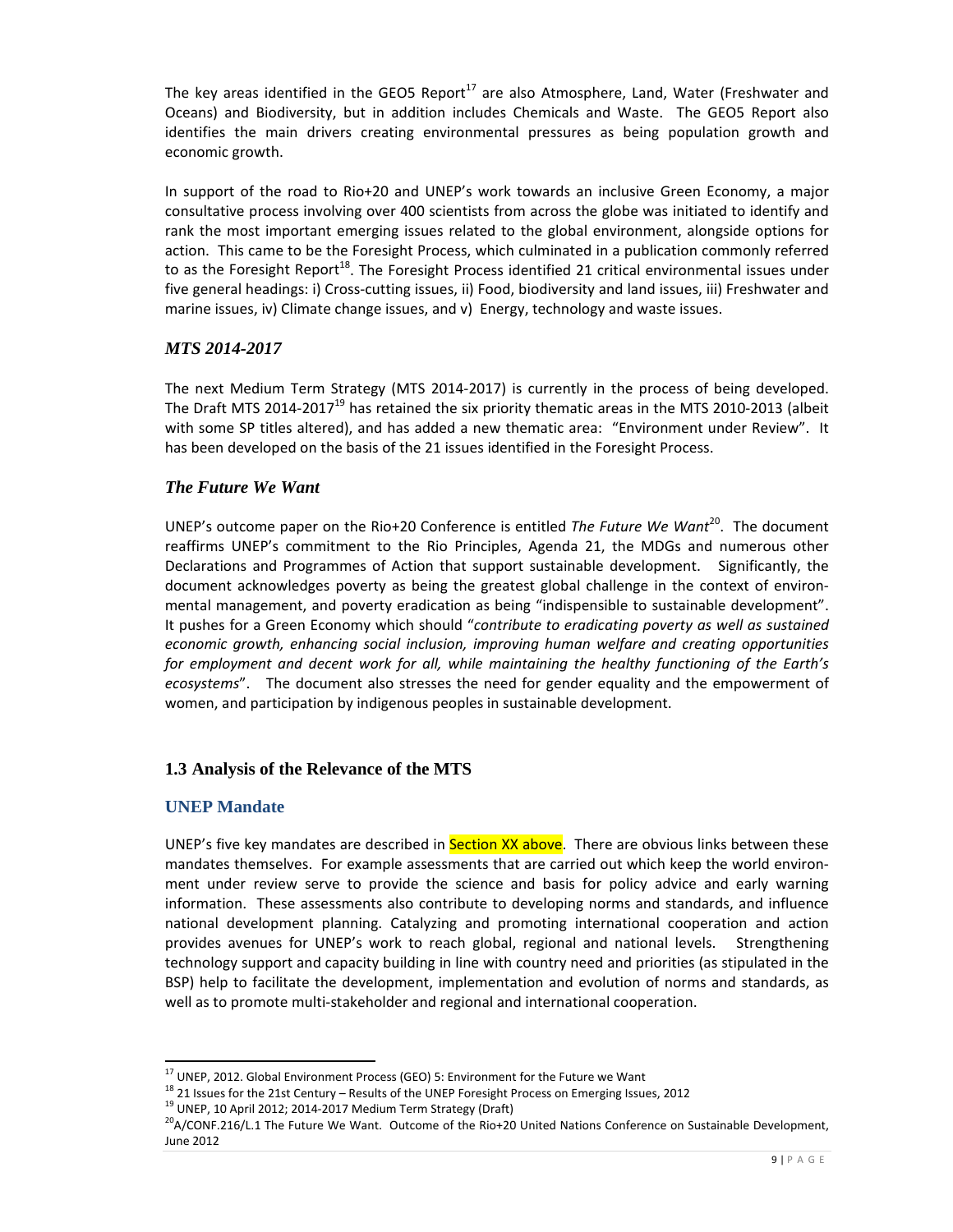Examples of how the MTS SP EAs and outputs address each of UNEP's key mandates are provided below, while more details of EAs and outputs are provided in Annex XX:

#### **Keeping the world environmental situation under review**

At EA level, the CCSP EA(a), and DCSP EA(b) and EA(c) make reference to assessments that keep the world environmental situation under review. The GEO Reports and Foresight Report are published as an output under the EGSP, and these are key sources of information on the state of the environment, and on current and emerging global environmental issues. It is surprising therefore that none of the EAs of the EGSP reflect this important aspect of the SP. Rather than being a gap, this is more of an issue of language in the formulation of the EAs. At output level, the MTS SPs keep the world situation under review primarily through various types of assessments of: eg. vulnerability, black carbon, tropospheric ozone and HFCs assessments (CCSP), crisis/post-crisis risk assessments (DCSP), environmental assessments (EGSP - for example through the GEO and Foresight processes), assessments of policies/trends (HSHWSP), and scarcity assessments (RESCPSP).

#### **Catalysing and promoting international cooperation and action**

Catalysing and and promoting international cooperation and action is reflected in the EGSP objective and in its EA(a) and EA(c), and in the RESCPSP in EA(b). This mandate is captured well at output level by all SPs. Outputs cover, for example, public private partnerships on energy efficiency and clean energy, catalyzing practical action among vulnerable countries to reduce risk from natural hazards and human‐caused disasters, inter‐governmental coordination and facilitate policy dialogue for emerging issues at regional and environmental fora, facilitating the mainstreaming of environmental sustainability into the United Nations Development Assistance Framework (UNDAFs) and national sectoral development processes, promote dialogue on sustainable management of national and transboundary resources, collaboration with financial institutions on ecosystem valuation, develop‐ ment of national and regional networks (e.g. through the *Strategic Approach to International Chemicals Management* (SAICM)), and the implementation of resource efficient policies at regional and national levels on a pilot basis under the Marrakech Process<sup>21</sup>.

**Providing policy advice and early warning information, based upon sound science and assessments** EAs directly reflecting this mandate are: CCSP EA(b) and EA(e); DCSP EA(b) and EA(c); EGSP EA(d); and HSHWSP EA(b) and EA(c). At output level, all the SPs cover this mandate. In addition to the assessments mentioned above, outputs contributing to this mandate include, for example, dissemi‐ nation of climate change information to regions to assist them in CC negotiations; pilot projects in ecosystem restoration, sustainable food production and benefit sharing; review of regional policies on ecosystem management and initiating transboundary coordination mechanisms; development of tools for ecosystem assessment, cost benefit analysis, and ecosystem valuation; policy guidance to UN entities and country and regional decision makers to enhance national development planning.

#### **Facilitating the development, implementation and evolution of norms and standards and develop‐ ing coherent inter‐linkages among international environmental conventions**

At the EA level, EGSP EA(a) and EA(b), and HSHWSP EA(c) respond to the inter‐linkages among international environmental conventions. The HSHWSP EA(b) and EA(c) also relate directly to the development of norms and standards. If national development planning can be considered implicit to this mandate, then CCSP EA(a); DCSP EA (a); and EGSP EA(a) and EA(c) would also address it. Outputs contributing to this mandate include support to developing protocols and tools for carbon

<sup>&</sup>lt;sup>21</sup> The Marrakech Process was launched in 2003, and responds to the call of the Johannesburg Plan of Implementation (World Summit on Sustainable Development 2002) to support the regional and national initiatives to accelerate the shift towards Sustainable Consumption and Production patterns, thus de‐linking economic growth from environmental degradation. The process involved global multi‐stakeholder consultation which culminated in the development of a Global Framework for Action on SCP (the "10‐Year Framework of Programmes on SCP (10YFP)"). The 10YFP was due to be reviewed by the CSD during the 2010/11 two‐year cycle.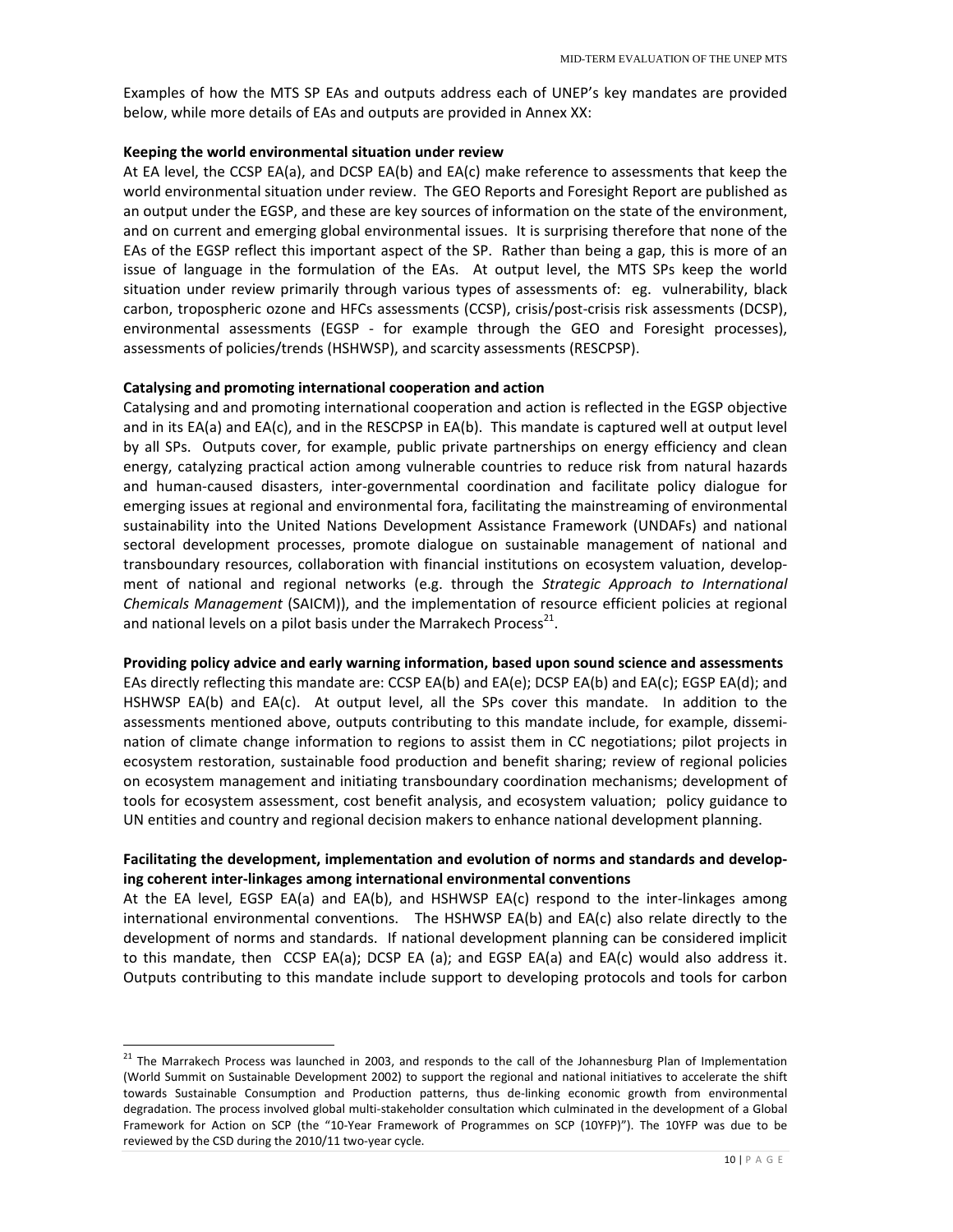management, forestry and land use regulations, integrating REDD $^{22}$  into national development planning; promoting MEAs through cooperation, to mainstream them into the UN system, and to develop capacity in MEA‐related negotiations; promoting national programmes and inventories for HSHW management and tighter control on HSHW releases to the marine environment and the mainstreaming of resource efficiency and cleaner production into national development planning (through UNDAFs).

#### **Strengthening technology support and capacity in line with country needs and priorities**

EAs that address strengthening technology support and capacity building are CCSP EA(b), EA(c) and EA(d); DCSP EA(a); EMSP EA(a), EA(b) and EA(c); EGSP EA(b); and HSHWSP EA(a) and EA(b). Technical support and capacity building at output level is provided through, for example, the development of various tools and methodologies for sustainable development; policy support to post crisis countries in reducing risks arising from disasters and conflicts through promoting best practices in environmental management and integrating environmental considerations into relief/recovery policies and risk reduction through preparedness (including industrial risk through the APELL process)<sup>23</sup>; strengthening environmental law institutions and judicial systems (particularly in the context of MEAs); building capacity in biodiversity assessment and integrated marine management mechanisms; support to the development of financial instruments to assist policy development; promoting capacity building focus on best practices, developing tools, and training (for example in eco-labelling, life cycle analysis, certification and awareness).

At EA level, the EMSP deals only with capacity, and the RESCPSP only with promoting action; other SP EAs are fairly well balanced across the mandates. However, it is not necessary that each of the SP EAs should respond directly to each mandate, but rather that the MTS SPs on the whole do so. The above illustrates that each of the MTS Sub‐programmes (through its EAs, outputs and/or activities) contributes towards achieving one or more of the five key areas of UNEP's mandate. All SPs are aligned with major GC decisions, in part because the mandate is so broad that it can accommodate the diverse nature of the MTS Sub‐programme objectives, EAs and outputs. Given that the UNEP mandate is derived from the major GC decisions, and the MTS is aligned with the UNEP mandate, the MTS therefore also complies with major GC decisions.

Sub‐programme evaluations conducted to date have also found that the SPs are well aligned with UNEP's vision and mandate. For example the DCSP Sub‐programme Evaluation (Revised Draft September 2012)<sup>24</sup> finds that the DCSP's stated objectives and EAs are fully aligned with UNEP's mandate as expressed in several Governing Council decisions and UN General Assembly Resolutions and Reports issued between 1989 and 2011. The DCSP is appropriate and relevant in promoting environmental management for Disaster Risk Reduction (DRR) and peace‐building, supporting environmental emergency preparedness, conducting post-crisis environmental assessments and providing environmental recovery support in post‐crisis and vulnerable countries. Similarly, the EO's Draft Evaluation of the EGSP grants that the sub-programme is relevant to UNEP's corporate mandate and member states' priorities<sup>25</sup>.

The Bali Strategic Plan for Technology Support and Capacity‐Building (BSP) was designed to address the need for environment‐related technology support and capacity‐building in developing countries as well as in countries with economies in transition. Capacity building, the provision of technical and institutional support, and catalysing and promoting international cooperation at national and

 $^{22}$  The UN-REDD Programme is the United Nations collaborative initiative on Reducing Emissions from Deforestation and forest Degradation<br><sup>23</sup>Awareness and Preparedness for Emergencies at Local Level (APELL) process helps people prevent, prepare and respond

appropriately to accidents and emergencies (http://www.unep.fr/scp/sp/process/)<br><sup>24</sup> UNEP EO (September 2012). Evaluation of the UNEP Sub-Programme on Disasters and Conflicts, Main Report - Revised

Draft.

<sup>&</sup>lt;sup>25</sup>UNEP EO (May 2012). Evaluation of the UNEP Environmental Governance Subprogramme (Internal Report)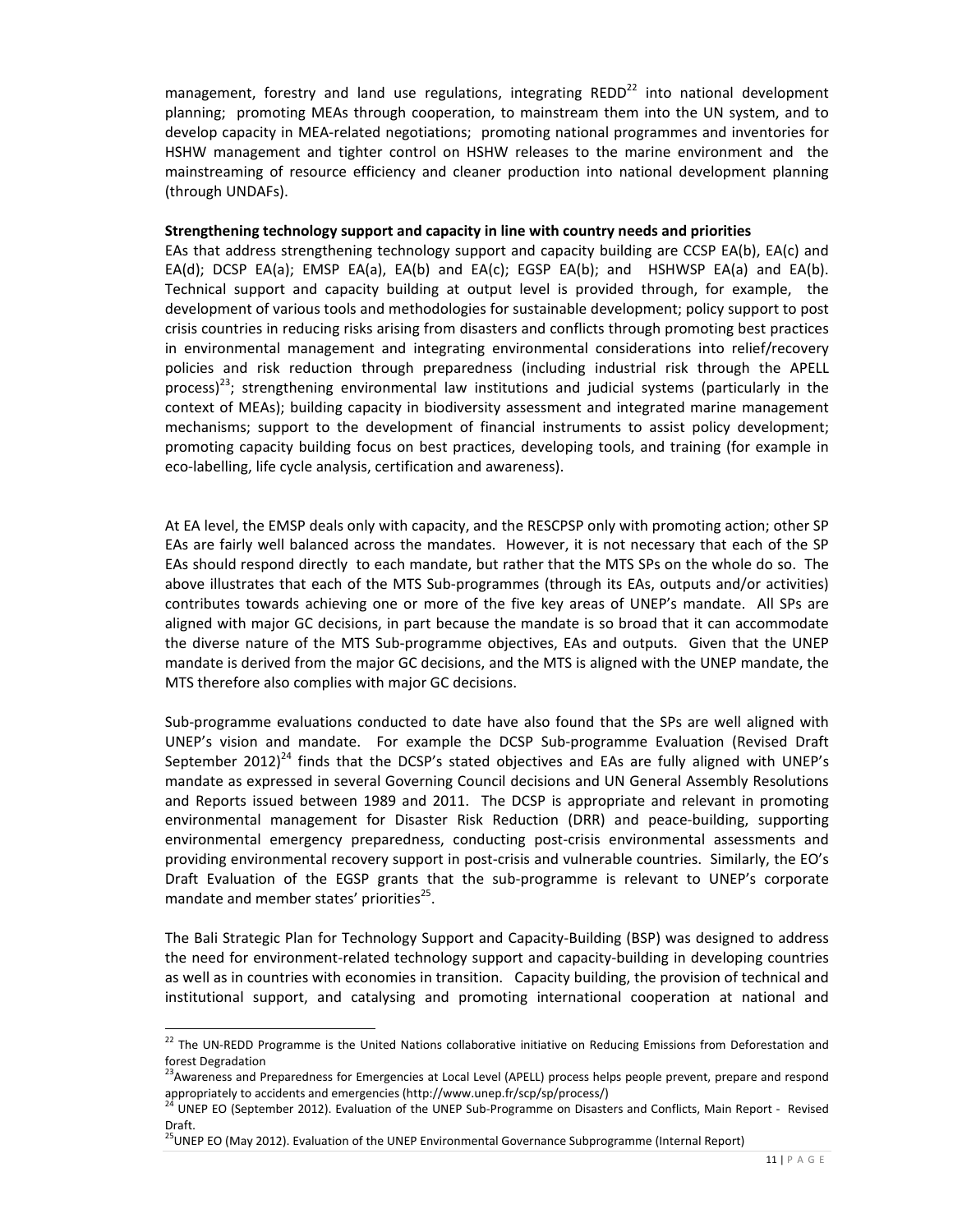regional level are strong themes running through all the MTS SPs, as noted above. In this respect the relevance of the MTS at national and regional level is compelling, and is aligned with the require‐ ments of the Bali Strategic Plan. However, as such, the BSP does not provide any platform nor strategic approach, but rather provides a set of principles that need to be integrated in UNEP's strategic framework and PoW. The BSP proposes courses of action for technology support and capacity building to countries, but is it not clear about UNEP's role in providing technical assistance to build capacity, and neither the BSP nor the MTS show countries how to implement these actions. This was corroborated by stakeholders interviewed during this evaluation, as well as by UNEP's QAS survey (February 2012) which concluded that the BSP and its implementation need to be analysed further in order to raise its profile (particularly among UN agencies) and strengthen its effectiveness. It is therefore recommended that an evaluation of the BSP be undertaken to assess its relevance and effectiveness 10 years after its launch.

South‐South Cooperation (SSC) is a cross‐cutting mechanism designed to enhance UNEP's ability to deliver environmental capacity building and technology‐support activities in developing countries and regions of the South . The MTS refers to the SSC in Section IVC as a process to implement the BSP. But the SSC is not clearly captured in the MTS SP Expected Accomplishments nor in the PoW Outputs. While the SSC Unit undertakes a number of activities such as developing and implementing policy guidance for the integration of SSC approaches into UNEP POWs, SSC exchange mechanisms, communication and outreach activities, and liaising with other UN agencies to establish strategic partnerships, these appear to be carried out outside the realm of the MTS.

#### *Gender*

The BSP requested UNEP to formulate and integrate specific gender mainstreaming strategies, including education and training for women in relevant policies, and to promote the participation of women in environmental decision-making. Subsequently, the UNEP Governing Council in its decision 23/11 "Gender equality in the field of the environment" requested UNEP to promote equal participation of men and women in environmental decision‐making, to mainstream gender in environmental policies and programmes, and to collaborate with scientific institutions to assess the effects of environmental policies on women. The Gender Plan of Action (GEPA) 2006‐2010 was developed to operationalize GC Decision 23/11.

The EO's Formative Evaluation<sup>26</sup> recommended that a study be commissioned to assess the progress made in ensuring gender equality at the operational level, and the extent to which gender had been mainstreamed into UNEP programme activities. The Review of Gender Mainstreaming was complet‐ ed in June 2012<sup>27</sup>. The Review notes that the promotion of gender equality in all areas of UNEP's work is very relevant for increasing the effectiveness of its mandate. However, it reveals that the MTS makes no clear statement in support of gender equality, nor does it define how UNEP translates gender equality in its work. While the MTS reiterates UNEP's commitment to continue to ensuring gender responsive programming, strengthening staff capacity for gender mainstreaming and ensuring gender sensitive human resource practices, its approach to mainstreaming gender is essentially an institutional mechanism for the achievement of its objectives. Gender is therefore not integrated into the six sub-programmes per se. The Gender Plan of Action is process-oriented, which diminishes the relevance of gender equality in UNEP programme activities, and moreover does not support the gender equality objectives in the GC decision 23/11. These findings were supported by stakeholders during this evaluation of the MTS, where it was felt that gender integration in UNEP activities should be programmatic, rather than a human resources issue.

<sup>&</sup>lt;sup>26</sup> UNEP Evaluation Office (July 2011). Formative Evaluation of UNEP's Programme of Work 2010‐2011<br><sup>27</sup> UNEP Evaluation Office (June 2012). Review of Gender Mainstreaming in UNEP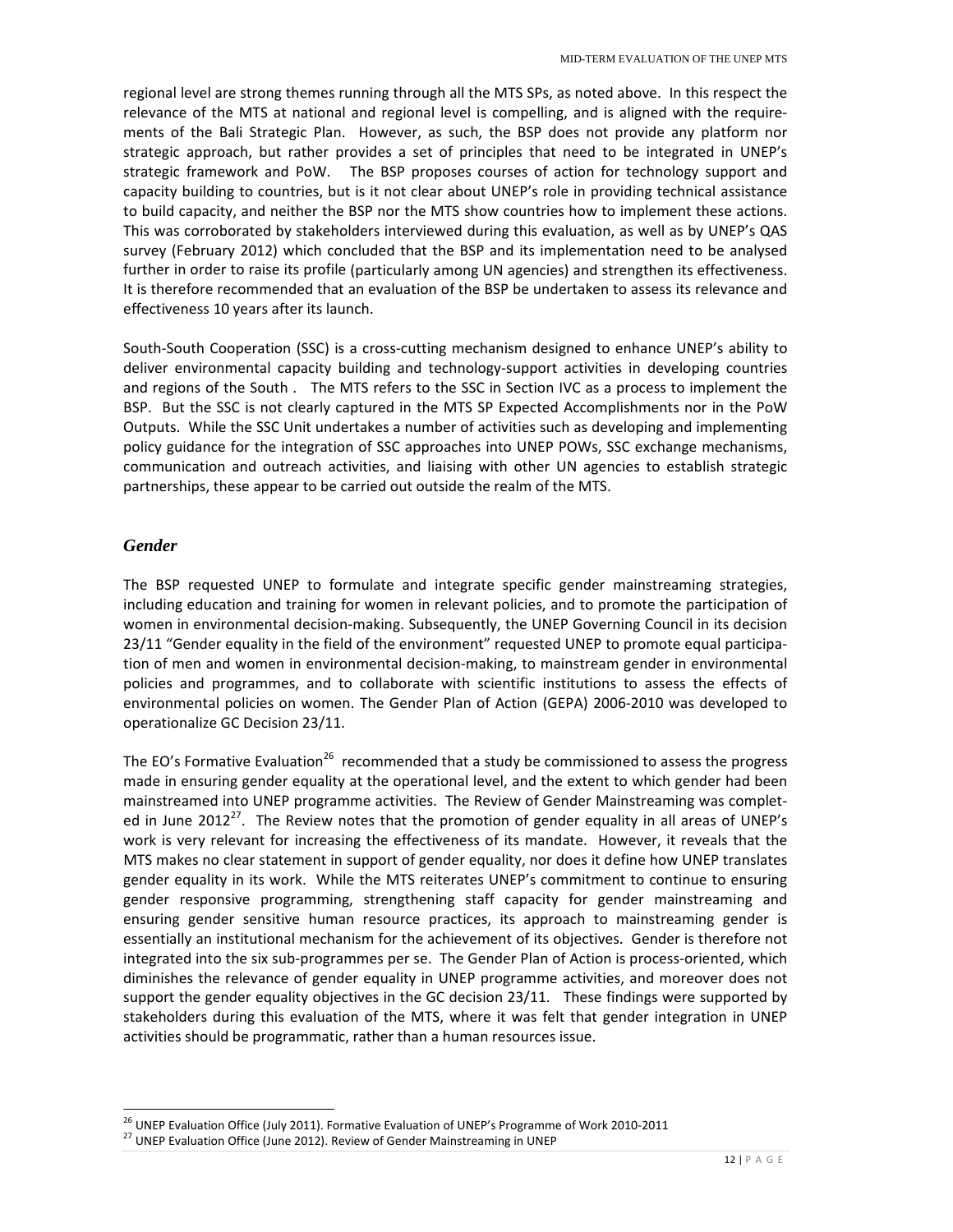To address these short‐comings, the Review recommends that i) a corporate Gender Policy and Strategy is drawn up by end 2012, ii) a corporate Gender Action Plan is developed to operationalise the Gender Policy and Strategy and to complement UNEP's strategic planning documents, and iii) the UNEP Gender Policy and Strategy and gender mainstreaming initiatives are communicated proactive‐ ly and sustainably, by using different channels in‐house and through partners.

#### **UNEP Strengths and Comparative Advantage**

UNEP's comparative advantages in the context of the Sub‐programme EAs and outputs are presented in tables in **Annex XX.** The tables first show the comparative advantages as indicated in the MTS, and then as key themes running through the EAs. There are of course links between the stated advantages (for example the high level policy forum and partnerships/networks evolve from UNEP's convening power) and also between the stated comparative advantages and themes.

UNEP has a clear comparative advantage stemming from over two decades of experience in scientific/environmental impact assessments, developing expertise and providing technical advice in each of its six thematic SP areas. The most prominent are climate change, disasters and conflicts and harmful substances and hazardous wastes. However, UNEP must identify, and then nurture, the niches that it has established. An example is in the DCSP, where UNEP has developed a series of tools for identifying risk factors and providing early warning and alerts; and assisting local actors in the APELL<sup>28</sup> process for the prevention and preparedness for industrial accidents<sup>29</sup>. But, while UNEP has a clear niche in promoting environmental management for peace-building and post-conflict recovery, the DCSP Evaluation recommends that UNEP must "*specify its niche in environmental management for DRR and post‐disaster recovery work to avoid duplicating efforts of other UN agencies and INGOs with perhaps larger implementing resources and firmer long‐term commitment at the country level*", giving the example of IUCN and WWF who have also been giving increasing importance to ecosystem management for DRR and have acquired significantly more field experience in the area over the same period than UNEP. This implies that the efforts and activities of other organisations may eclipse DCSP activities, eventually rendering UNEP's work in this area irrelevant, whereas APELL is unique to UNEP, so this is one area which UNEP could build upon through the MTS.

Another comparative advantage that should be recognised is UNEP's interdisciplinary approach. The various SPs bring together different disciplines and skills, and the MTS could exploit this further. For example, the linkages between climate change adaptation and ecosystem management are obvious in some of the CCSP activities (eg. its Flagship on Ecosystem Based Adaptation), but it is not clear how the MTS is building on this link to ensure that opportunities for cooperation are not missed.

Some of UNEP's comparative advantages as stated in the MTS 2010-2013 are in reality aspirations that UNEP hopes to achieve ‐ namely it being "an authoritative voice for the global environment" and a "global environmental leader". Others are advantages but not really "comparative", particularly those referring to partnerships and UNEP's access to, and ability to generate, expertise and knowledge which are not unique to UNEP (as there are several other UN and non‐UN organisations that can claim the same, (e.g. UNDP, IUCN, WWF, IISD) but rather provide bases upon which UNEP can strengthen its comparative advantage.

Stakeholders interviewed during this Evaluation (and interviews undertaken during the EO's evaluation of the EGSP<sup>30</sup>) regarded UNEP's scientific assessments, its science-policy interface, the interdisciplinary approach it promotes, and its convening power as the organisation's major

<sup>&</sup>lt;sup>28</sup> Awareness and Preparedness for Emergencies at Local Level (APELL) process helps people prevent, prepare and respond appropriately to accidents and emergencies (http://www.unep.fr/scp/sp/process/)<br><sup>29</sup>UNEP EO (August 2012). Evaluation of the UNEP Sub-Programme on Disasters and Conflicts, Zero Draft Main Report

<sup>(</sup>restricted)

<sup>30</sup> UNEP EO (May 2012). Evaluation of the UNEP Environmental Governance Sub‐programme (Internal Draft)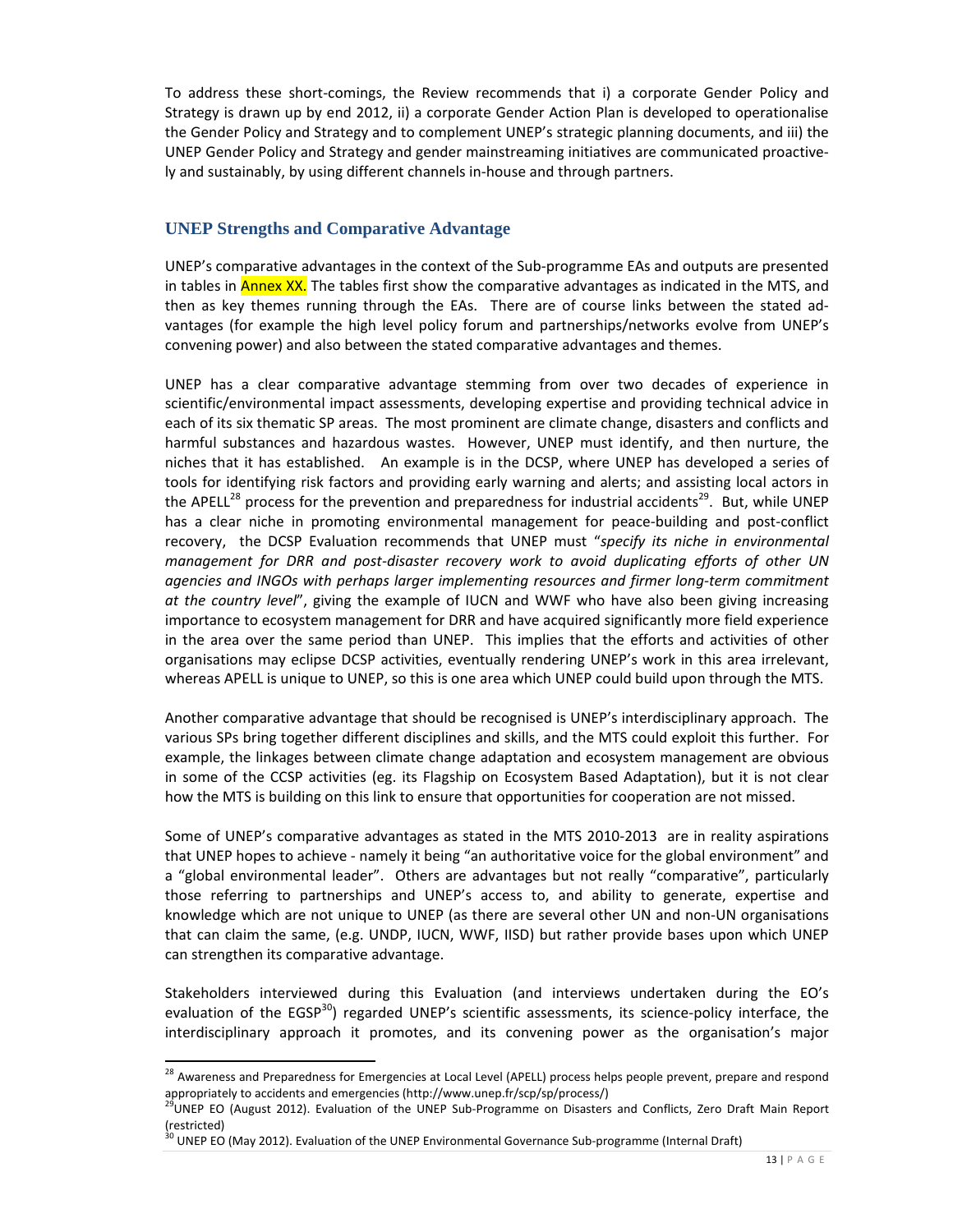comparative advantages. Indeed, UNEP's convening power can be considered its greatest asset, as evidenced by its pull on stakeholders for MEA negotiations and the formation of scientific panels such as the IPCC and IRP. In the sub-programme EAs and outputs, UNEP's convening power is not emphasised as a distinct advantage, but rests mainly on outputs addressing linkages, partnerships and networks. With regard to the high level policy forum that UNEP is supposed to facilitate, the MTS only responds to this in EA(a) of the EGSP. As inter‐agency and inter‐governmental coordination is key to UNEP building on its convening power, it is should appear more explicitly at EA and PoW output level in all the SPs.

UNEP's scientific assessments contribute to the science‐policy interface, and comprise one of several aspects of the environmental governance platform. Based on these assessments, together with data obtained from various partners, UNEP produces a number of publications (for example the Global Environment Outlook series, the Foresight Report and country atlases) which bring emerging environmental issues to the attention of governments and other stakeholders for their consideration. In this way UNEP is building on this comparative advantage. While many regard these assessments and publications as "invaluable" and containing important information on the state of the environ‐ ment, it is not clear how much influence these publications have on member states' national policy and decision making processes, and how this can be measured. The problem lies in how to translate science into policy, and in this case the MTS does not identify technical assistance to support countries to do this.

Key themes emanating from the SP EAs which could be interpreted as niche areas for MTS focus are capacity building and support to national development planning processes (both requirements of the Bali Strategic Plan). The former derives from UNEP's experience, expertise and access to science and knowledge and the latter is based on its policy-influencing role and MEA obligations. The MTS does in fact build on these two aspects: all the sub‐programmes include a capacity building component through various types of training (e.g. in adaptation planning for the CCSP, in disaster risk and biodiversity assessments for the DCSP and EMSP respectively, or in the use of specific tools), policy guidance and institutional support. Similarly all SPs have activities aimed at strengthening institutional and regulatory frameworks and support to policy development, which are consequently distilled into national development planning processes in targeted countries.

Section IVB of the MTS 2010‐2013 outlines implementation objectives and priorities on awareness raising, outreach and communications. These aspects – in particular communications ‐ do not come out strongly in the MTS SP EAs and outputs. This is a niche that would build on UNEP's partnerships and networks. In addition, Agenda 10 of the Rio+20 Outcome<sup>31</sup> promotes universal membership of UNEP, which would help to propel UNEP into a more global landscape, but its achievement will depend to a large extent on UNEP's ability to promote the activities it carries out through the MTS, which is essentially a matter of "branding". This was highlighted previously in a paper prepared in 2009 by the Stakeholder Forum for Sustainable Development 32which stated that " *the GEO report has been consistently identified by UNEP and Major Groups representatives as an extremely valuable UNEP partnership. However, its impact is reduced for the same reasons as other UNEP projects – there exists no durable communications strategy to ensure that it is used by decision‐makers*". The same document also notes that "*a lot of the extremely valuable work that UNEP does is not commu‐ nicated or used widely enough to have a significant impact*". This sentiment was echoed by stake‐ holders interviewed during this evaluation, during interviews conducted for the EO's Evaluation of the EGSP, as well as interviews conducted by UNEP's QAS in February 2012 during the GCSS‐X11 GMEF (20‐22 Feb. 2012) and the 13th Global Major Groups and Stakeholders Forum (GMGSF‐13) (18‐ 19 Feb. 2012).

 $31A/CONF.216/L.1A$ genda 10 - The Future We Want. Outcome of the Rio+20 Conference on Sustainable Development, June 2012

<sup>&</sup>lt;sup>32</sup>Stakeholder Forum for a Sustainable Future, 2009. Enhancing the role of Major Groups and Stakeholders in the implementation of UNEP's Programme of Work 2010‐11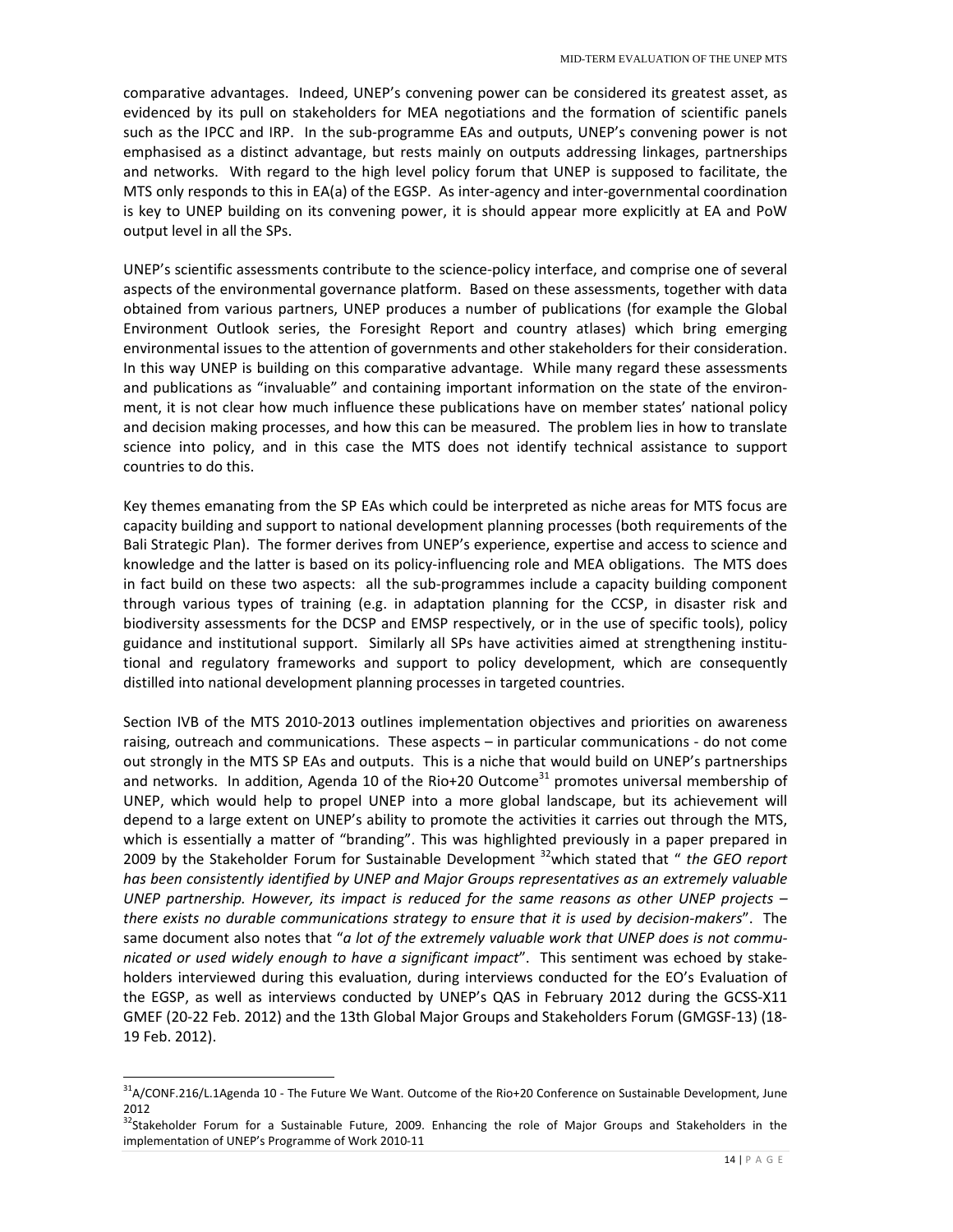While the MTS 2010-2013 was designed to meet the diverse needs of UNEP's multiple institutional stakeholders, it does not provide the tight focus needed to leverage UNEP's comparative advantages and niches. One shortcoming is that there is no mechanism in the MTS by which UNEP's comparative advantages can be measured to gauge whether they are actually being delivered through the programme activities, because they are not explicit in the EAs and PoW outputs.

#### **Global Environmental Challenges and Priorities**

GEF priorities as determined by its six focal areas and UNEP's six thematic areas as defined in its MTS are closely aligned. Biodiversity, being a key element for sustainable ecosystems<sup>33</sup>, is addressed by all the EMSP projects as these are oriented towards the management of terrestrial, marine, coastal and freshwater ecosystems. The CCSP projects and outputs fully comply with the GEF climate change (mitigation and adaptation) and sustainable forest management and REDD+ goals. The GEF's chemical focus is mainly on POPs and fulfilling the obligations of the Stockholm Convention, and several projects and outputs of the HSHWSP have been developed on the basis of the "chemical cluster" MEAs (i.e. the Basel, Rotterdam and Stockholm Conventions). The CCSP and HSHWSP both have outputs dealing with protection of the ozone layer. Capacity building and environmental governance are other MTS activities that support GEF goals. The GEF Annual Monitoring Review  $(2011)<sup>34</sup>$  agrees that the MTS satisfies GEF focus area goals, and further states that UNEP's mandated role in keeping the environment under review, as well as its scientific normative work and innovations on emerging issues is of use to helping the GEF Partnership mainstream environment into all sectors. The Division for GEF Coordination was subsumed into the rest of the organization in the course of 2010 and its staff was integrated in various Divisions of UNEP. The GEF project portfolio will be fully integrated in the Programme of Work starting from 2014‐2015.

With regard to the MDGs, the MTS addresses MDG7 target (A) on sustainable development and reversing loss in environmental resources through the CCSP EA(b)(renewable energy sources, energy efficiency and energy conservation) and EA(c) (CDM), while all the EAs under RESCPSP address resource efficiency. MDG7 target (B) on reducing biodiversity loss is primarily addressed through the EMSP. That said, the sub‐title of this MTS is "Environment for Development", and development in the global context is synonymous with poverty eradication, the latter also being a key MDG (MDG1). Although the links between MDG1 on Poverty and Hunger and MDG3 Gender Equality and the MTS SPs may be implied, they are not emphatic. Neither poverty nor gender are reflected in any EAs. This was also noted by several stakeholders interviewed during this evaluation as being a significant omission in the current MTS. UNEP's outcome paper on the Rio+20 Conference (*The Future We Want*) acknowledges that poverty must be addressed to attain sustainable development, and the Resource Efficiency Sub-programme of the draft MTS 2014-2017 aims to "use opportunities for cleaner investments and green jobs to address poverty and enhance human well-being". The Review of Gender Mainstreaming (2012) has made recommendations to address the gender gap (see Section xxx above). It is therefore recommended that the next MTS has programmatic indicators linking these cross‐cutting issues to UNEP's work on environment and development. This will also enable measurement of achievement against key MDGs.

In the context of current and emerging environmental priorities, the scientific assessments and reviews carried out through various MTS sub‐programmes contribute to UNEP's mandate of keeping the global environmental situation under review and providing policy advice and early warning information based on sound science. This has been discussed in the context of UNEP's comparative advantages (see Section XXX).

 $33$  Biodiversity is defined as "the variability among living organisms from all sources including, inter alia, terrestrial, marine and other aquatic ecosystems and the ecological complexes of which they are part; this includes diversity within species, between species, and of ecosystems." Source: http://www.thegef.org/gef/biodiversity 144 UNEP (2011). Annual Monitoring Review of GEF Supported Projects Implemented by UNEP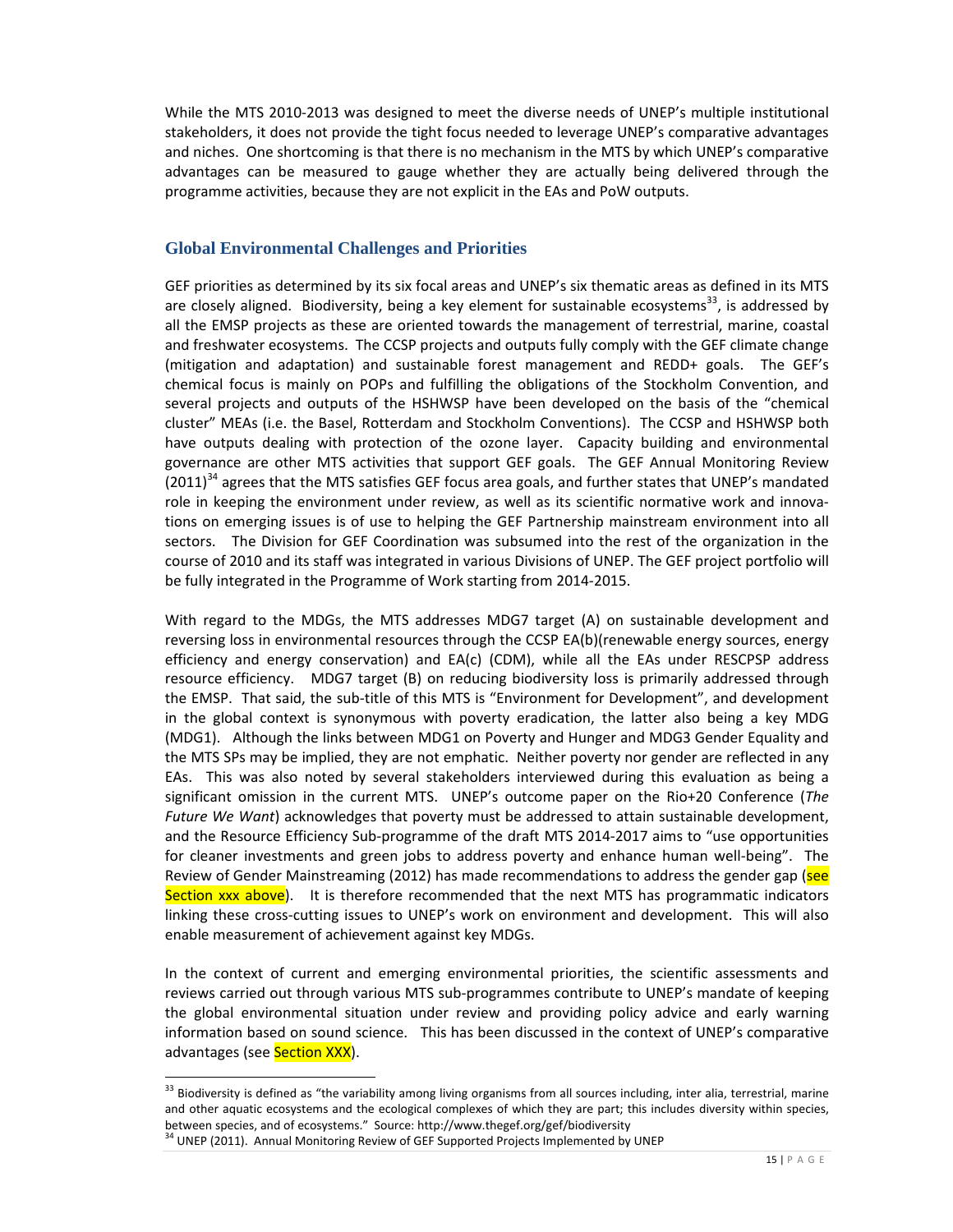The MTS could do more to adequately respond to its vision to be "*the leading global authority that sets the environmental agenda... and that serves as an authoritative advocate for the global environment*". This is an advocacy issue, which in the MTS is relegated to a much lower level (output level), and does not leverage UNEP's position as a global environmental authority. MTS objectives, targets and EAs should try to match those of its UN partners so that there is synergy between UNEP and other UN agencies. Through its RBM system, the MTS should provide for incorporating lessons learnt by other UN agencies. It is noted that the draft MTS 2014-2017 has gone further by incorporating a new sub-programme which specifically addresses UNEP's mandate of keeping the environmental situation under review, but it also needs to emphasise UNEP's niche as the only body within the UN system whose core business is environment.

UNEP's convening power renders it a key player in international environmental governance. But although UNEP has been commended for playing an important role in strengthening environmental governance at the global, regional and national levels<sup>35</sup>, the MTS still needs to do more to strengthen support to governments to enable them to formulate and implement their national, sub-regional and regional policies, laws and institutions. Again, one of the challenges here is in the implementation of policies, laws and standards, and their applicability to the situation on the ground, due to for example, differing of environmental priorities at regional and even national levels. This Evaluation also supports the Nairobi‐Helsinki Outcome recommendation for a strengthened UNEP in order for it to effectively implement its SP objectives to have a stronger influence on the global environmental agenda. This would call for the need to involve the GC and CPR in setting a new direction for UNEP.

#### **Regional and National Priorities**

The MTS CCSP, DCSP, EGSP, EMSP and HSHWSP have one or more EAs and/or outputs that aim at national-level interventions. Key projects under these SPs also have regional and/or national focus<sup>36</sup>. The MTS's focus with regard to regional and national priorities revolve around support to policy and national development planning, and capacity building. Direct involvement at country level is also subject to the type of intervention. For example the DCSP is more country-oriented due to the nature of the sub‐programme, so has country programmes in Haiti and the DR Congo. The notable exception is the RESCPSP which does not clearly reflect regional or national level focus at EA level, or at output level.

Some stakeholders interviewed during this evaluation felt that given UNEP's small size and capacity and financial constraints, its activities through the MTS should focus on normative work at the global level. It could then focus on pushing the environmental agenda forward, for example by convening member countries to galvanise political interest in key current and emerging issues. This Evaluation finds that UNEP's presence has to be felt at national level if it is to deliver key components of its SPs, namely: to promote capacity building which is predominantly targeted towards country level stakeholders whereas global fora are largely inadequate to reach the majority of these stakeholders; to implement pilot projects in order to ground‐truth and demonstrate the concepts and tools it is promoting; and to provide long‐term, intensive country‐level support to influence policies and institutions. Besides, UNEP's access to Governments in global and regional fora is mostly channelled through Ministries of Environment or other environmental agencies which in many developing countries have relatively little political influence and are often under‐resourced. Influence on other key sector ministries (agriculture, industry, transport etc.) can only be obtained through direct country‐level support or by working through international partners with stronger country presence, the latter being a key pillar of UNEP's business model in the MTS 2014‐2017.

<sup>&</sup>lt;sup>35</sup> Australian AID (March 2012). Australian Multilateral Assessment - UNEP<br><sup>36</sup> Sub-Programme Factsheets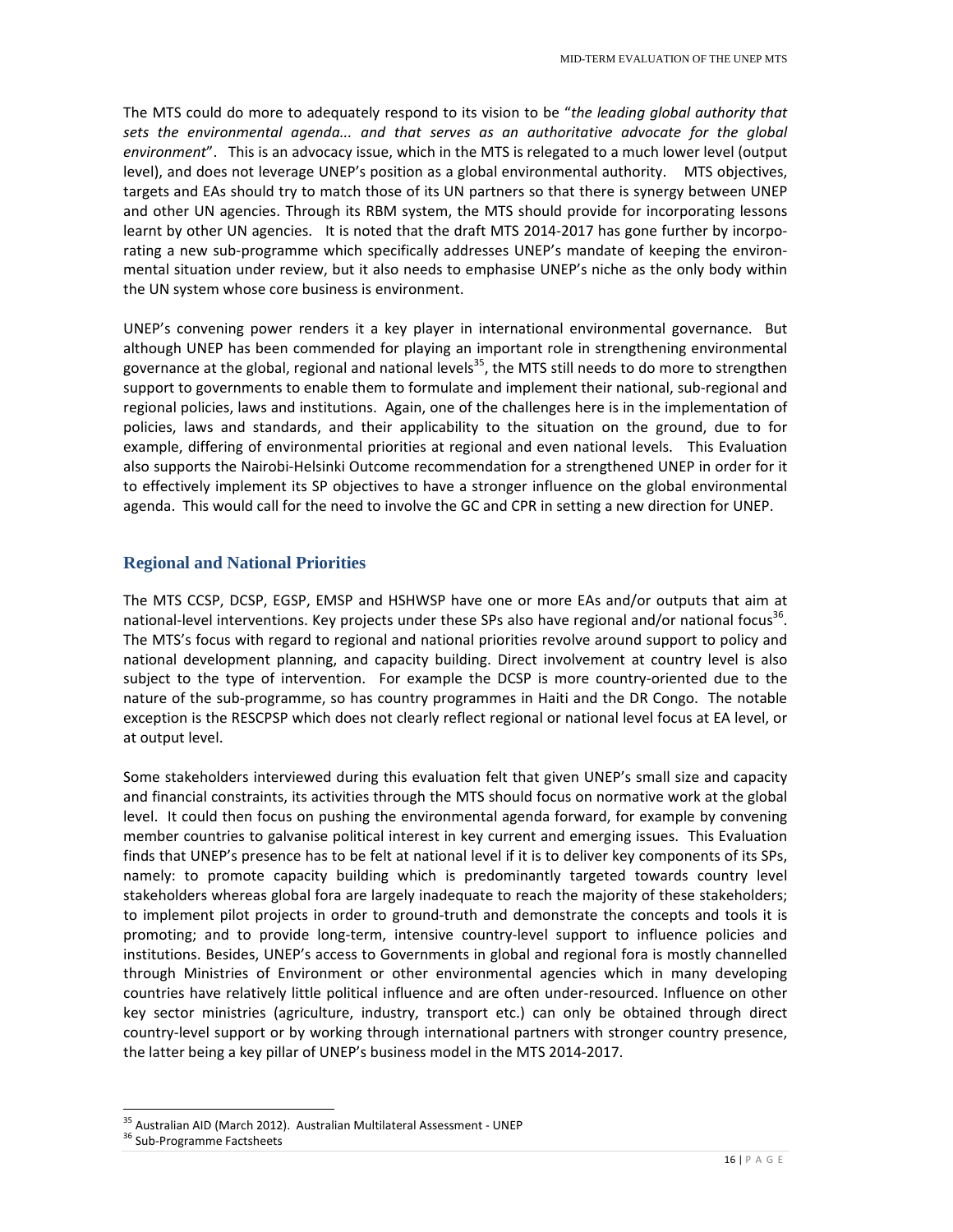The preparation of the MTS 2010‐2013 was largely top down. Countries are targeted for support either directly by the donor/funding agency, when a country (or where applicable, through its Permanent Representative) or regional office approaches a division for support, or at the discretion of a Divisional Director. Thus in some cases there is a conflict between global and national priorities, as country support is influenced by the funding available to the divisions, rather than as a process of coordination or communication with the countries. As a result, national level priorities are some‐ times overlooked in favour of global ones, although, overall, countries do find UNEP's work relevant to their development objectives. This was confirmed in interviews conducted during this evaluation, and also by UNEP's QAS in February 2012.

The BSP emphasises the principle of national ownership. According to DfID assessment of UNEP<sup>37</sup>, MTS Sub‐programme country level activities have relatively little national ownership, particularly among developing member states. However, national ownership and relevance at the national level is highly dependent on the nature of SP activities. For example, DCSP responds directly to specific country requests as noted above, and agri‐food initiatives supported through the RESCPSP are implemented at national level.

The MTS emphasizes the importance of working with UNEP's partners for its successful implementa‐ tion. The MTS SPs, through their outputs, promote the establishment of national and regional networks, public and private partnerships, partnerships with other UN organizations, and partner‐ ships for international cooperation and regional coordination. At the national and regional level, these partnerships can play an important role in catalyzing action. For example, under the EMSP, UNEP, the EU and the Kenya Government have embarked on a new restoration project for Kenya's Mau Forest complex, a critical but degraded forest ecosystem and water catchment. As part of the UNEP/UNDP Poverty‐Environment Initiative, UNEP has partnered with Food and Poverty Policy Coordination Section of Botswana's Ministry of Finance and Development Planning to promote diversified economic growth and poverty reduction and to build capacity among decision makers to better understand how to achieve environmental sustainability in development planning and implementation.

UNEP has developed a partnership policy and procedures<sup>38</sup> which focuses on the modalities of setting up partnerships. But there is no strategy for dissemination of information (including UNEP publications) and knowledge to partners or sharing experiences amongst partners, nor any means to measure how successful partnerships are or have been. As implied above and also noted in the Stakeholder Forum report (2009), UNEP needs to enhance its knowledge management and improve communication, both internally and externally, in order to render its partnerships "successful, relevant and impactful". Furthermore, partnerships appear to be formed in Paris or Geneva with the emphasis being on the "environment" bit of the MTS 2010-2013 sub title "Environment for Development"; the "development" aspect is somewhat neglected. It is therefore recommended that the UNEP Partnership Policy be reviewed to take these issues into consideration. UNEP also possesses expertise and technical capacity that other UN agencies do not have (eg in climate change, marine and terrestrial ecosystems, etc). It should then, through the MTS, use these assets to strengthen partnerships, so that other agencies are using UNEP expertise rather than soliciting for this externally.

Although UNEP has a policy on 'Strategic Presence', it is not clear how it targets countries for the provision of services; moreover, UNEP's direct impact on development at the country level is difficult to measure. This view is supported by Australian AID's evaluation<sup>39</sup> which noted that "..*Most of [UNEP's] programs and work, particularly its normative work, focus at global‐level and intended to benefit all. They are not specifically targeted at the poor alone, although the poorest people are often*

<sup>&</sup>lt;sup>37</sup> DfID (February 2011). Multilateral Aid Review: Assessment for United Nations Environment Programme (UNEP)<br><sup>38</sup> UNEP (October 2011). UNEP Partnership Policy and Procedures Policy Outline No.1/2011<br><sup>39</sup> Australian AID (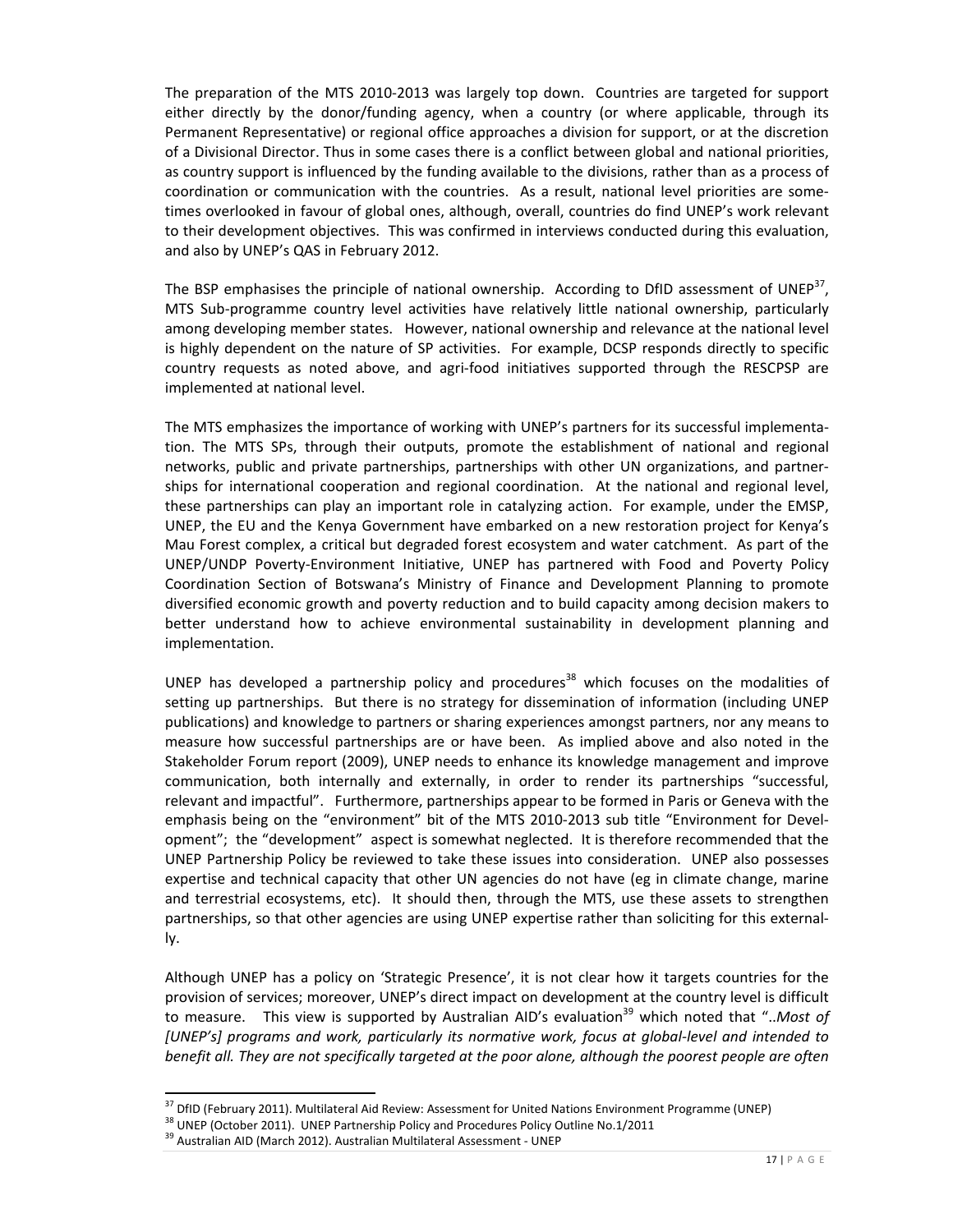*disproportionately affected by issues that UNEP's work targets*". The DfID evaluation (DfID, 2011) also revealed that at the global and regional levels, UNEP plays a normative function, while at the country level its operational function is limited.

UNEP's convening power renders it a key player in international environmental governance. But although UNEP has been commended for playing an important role in strengthening environmental governance at the global, regional and national levels<sup>40</sup>, the MTS still needs to do more to strengthen support to governments, in line with the Paris Declaration, to enable them to formulate and implement their national, sub-regional and regional policies, laws and institutions. Again, the problem here is in the implementation of policies, laws and standards, and their applicability to the situation on the ground, due to for example, differing environmental priorities at regional and even national levels.

Responding to a recommendation in the Formative Evaluation of UNEP's Programme of Work 2010‐ 2011, the MTS 2014‐2017 has tried to align regional and national priorities with global priorities. Its preparation process mapped country needs and priorities using the results from various regional and national documents and ministerial as well as expert fora. However, within UNEP's existing divisional structure, there lies a challenge to incorporate a bottom-up approach which will accommodate national level priorities, and so to capture regional and national priorities more effectively it will necessitate to rethink UNEP's divisional organisational processes and structures – see Section XXX Organisational Systems, Processes and Structures.

#### **Multilateral Environment Agreements**

The MTS acknowledges the "*need to engage even deeper with multilateral environmental agreement secretariats in coherently addressing substantive environmental issues, as appropriate*". The MTS also proposes that UNEP identifies "*interlinkages among multilateral environmental agreements to provide an opportunity for more effective implementation at all levels and to achieve the objectives for each cross‐cutting thematic priority*." These intentions are reflected in EGSP EA(a) and (b), and in outputs under these EAs which put strong emphasis on collaboration with MEA secretariats, assisting member countries in MEA negotiations, and providing support to implement MEAs.

The UNEP's Programme Performance Report $41$  shows that the CCSP objective and EAs respond directly to the UNFCCC's decisions (e.g. through supporting development of Technology Needs Assessments, CDM and REDD). UNEP undoubtedly contributed to the success of the Vienna Convention and its Montreal Protocol, and is regarded as the torch bearer for the UNFCCC. Similarly, the HSHWSP has been instrumental in the successful implementation of the "chemical cluster" MEAs, and UNEP is currently negotiating the development of a global legally‐binding treaty on mercury. The HSHWSP EA(a) and (b) (and their respective outputs) both satisfy the MTS intentions of addressing key environmental issues through support to the MEA secretariats as well as providing support at national and regional levels for chemical management, while EA(c) directly relates to controlling use of harmful substances of global concern in line with MEAs. The DCSP objective and EA(a) links with the UNCCD in connection with risk reduction from natural disasters.

While the links between MTS SPs, EAs and activities and the key MEAs are clear in the SPs described above, they need to be strengthened in the EMSP and RESCSP. For example, the CCSP makes reference to ecosystem-based adaptation, but there are hardly any clear linkages between EMSP activities and the UNFCCC, or between EMSP and the CMS or CITES. The RESCPSP also lacks any concrete linkages with specific MEAs, although its EA(b) could reflect a link with the UNFCCC's CDM.

<sup>&</sup>lt;sup>40</sup> Australian AID (March 2012). Australian Multilateral Assessment - UNEP<br><sup>41</sup>UNEP Programme Performance Report, January 2010 – December 2011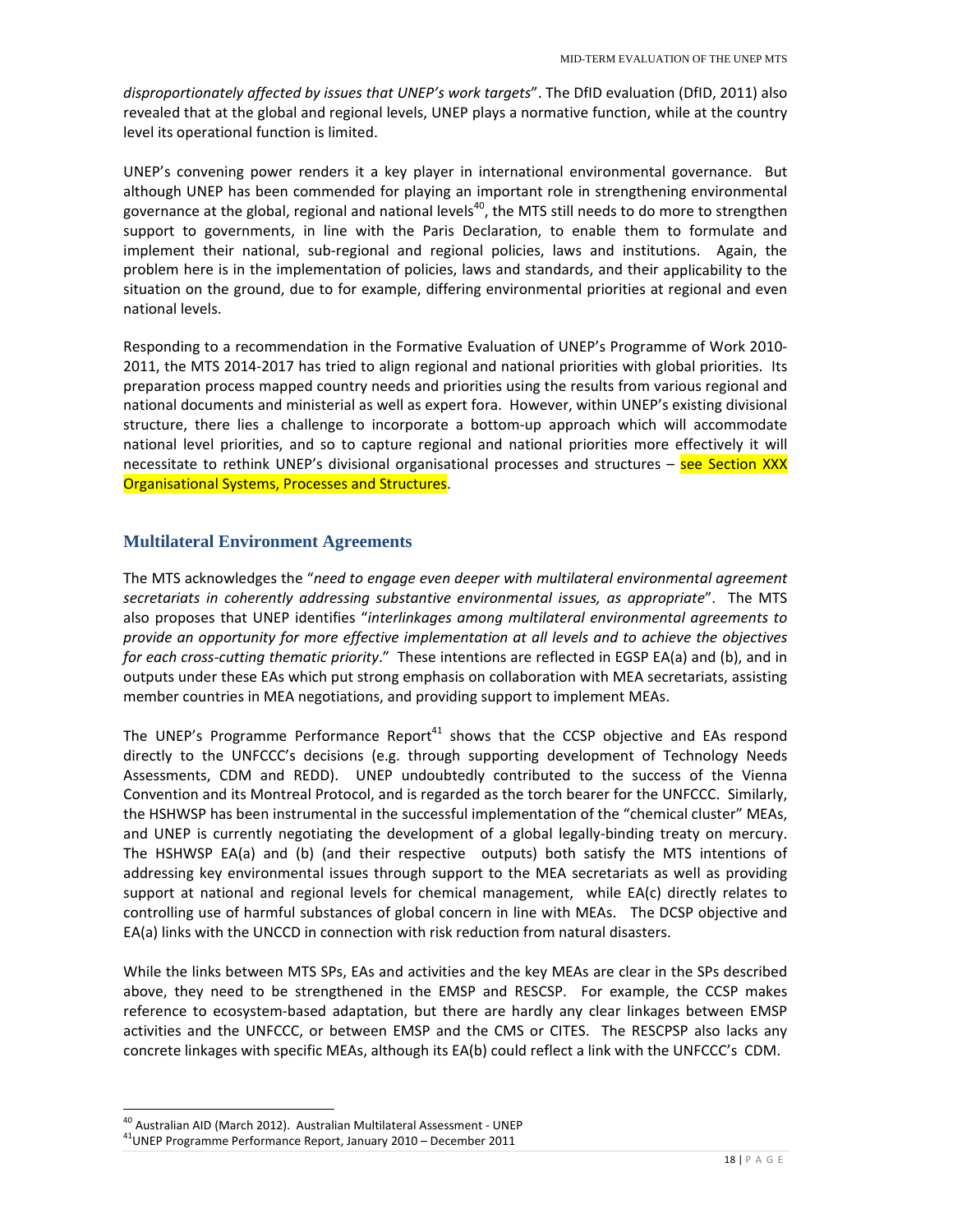As mentioned above, the secretariats for the CBD, CMS, CITES, the Basel, Rotterdam and Stockholm Conventions, and the Vienna Convention are administered by UNEP. Their location within UNEP can be considered a comparative advantage, as it is relevant in the context of UNEP's ability to influence the global environmental agenda in regard to these specific convention topics. In addition, the success of the MEAs, in particular the Chemical Cluster MEAs, demonstrates that UNEP makes use of, and builds on, its convening power.

The DCSP, EMSP and RESCPSP need to emphasise UNEP's role in providing support to member countries in the implementation of MEAs and also in communicating MEA requirements to stake‐ holders.

Undoubtedly, MEAs have succeeded in promoting environmental governance at global, regional and national level. UNEP through various MTS programme activities is providing relevant services to MEAs, notably through exercising its convening power for MEA preparations and negotiations, supporting scientific networks (eg IPCC, IRC) and forging strategic partnerships. However, there are currently more than 500 MEAs, 45 of global geographical scope and at least 44 UN organizations actively engaged in environmental activities<sup>42</sup>. Consequently there is much fragmentation and duplication, as well confusion in regard to obligations and responsibilities among countries to satisfy MEA requirements. This has led to weak implementation or "domestication" of MEAs, which indicates that more needs to be done in regard to streamlining and harmonising MEAs, and providing support to Governments to strengthen legal and institutional arrangements to facilitate the implementation of MEAs.

The recommendation proposed in the UNEP EO's Evaluation of the EGSP of the need for a focused strategy on Environmental Governance would help to address, among other things, the problem of MEA fragmentation and duplication and guide the implementation of MEAs at global, national and regional level.

#### **1.4 Conclusions and Recommendations**

#### *UNEP's Mandate*

There is a strong alignment across all six sub‐programmes between the MTS EAs and PoW Outputs and each of these key areas of UNEP's mandate, which is also confirmed by the two comprehensive sub‐programme evaluations that have been conducted by the UNEP Evaluation Office (Disasters & Conflicts and Environmental Governance SPs). Given that the UNEP mandate is derived from major GC decisions, the MTS therefore also complies with major GC decisions.

The MTS is consistent with UNEP's technological support/capacity building mandate as set out in detail in the Bali Strategic Plan (BSP), especially at the PoW Output level. Technological support and capacity building interventions include: the development of various tools and methodologies for sustainable development; policy support to post crisis countries in reducing risks arising from disasters and conflicts: strengthening environmental law institutions and judicial systems (particular‐ ly in the context of MEAs); building capacity in biodiversity assessment and integrated marine management mechanisms; and support to the development of financial instruments to assist policy development. However despite this array of achievements, there are challenges in the implementation of this mandate, because the BSP (which sets the mandate) does not provide the necessary guidance to achieve the requirements contained therein. In this regard, **the Evaluation recommends** that a review of the BSP be undertaken to assess its relevance and effectiveness 10 years after its launch.

  $^{42}$  UNEP EO (May 2012). Evaluation of the UNEP Environmental Governance Subprogramme (Internal Report)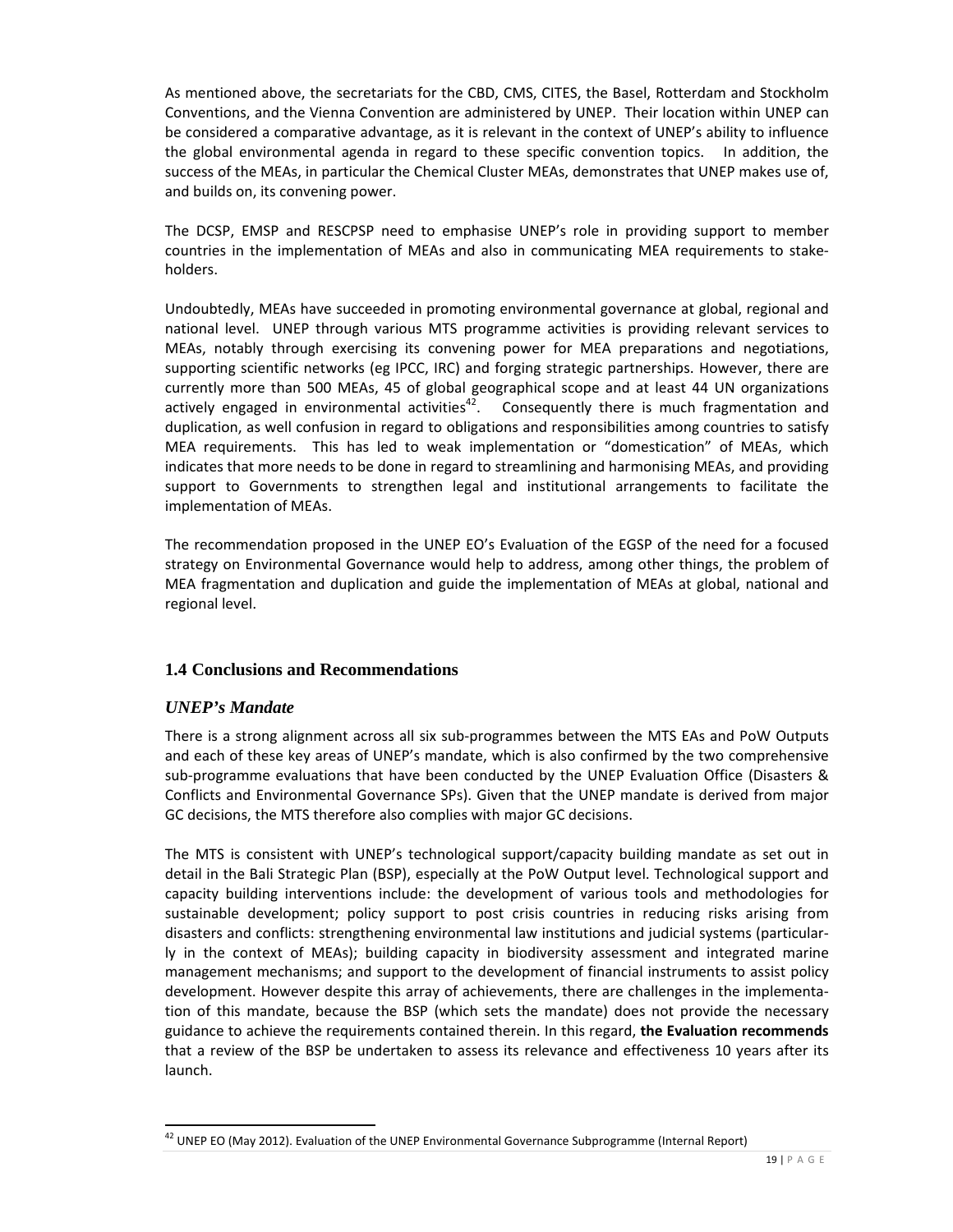#### *UNEP's Comparative Advantage*

Stakeholders identified UNEP's most important comparative advantages as: its convening power which also enables the Organization to mobilize political will; its scientific assessments which help identify emerging issues and provide a sound science‐policy interface; and its considerable track record in environmental issues. UNEP's convening power was considered the organisation's greatest asset, as evidenced by its pull on stakeholders for MEA negotiations and the formation of scientific panels such as the IPCC and IRP. However, the Evaluation also noted thatUNEP's convening power is not explicitly emphasised in the sub‐programme EAs and Outputs, but rather implicitly rests mainly on Outputs addressing linkages, partnerships and networks.

The leveraging of UNEP's comparative advantages is best illustrated in the Climate Change, Disasters and Conflicts, and Harmful Substances and Hazardous Wastes Sub‐Programmes. For example, in the DCSP, UNEP has established a clear niche in promoting environmental management for peacebuilding and post‐conflict recovery, providing high quality research, planning support, institutional capacity building and strategic environmental coordination at the country level. Nevertheless, the Evaluation also recognised that it will be important that UNEP more clearly identifies and develops its specific niches in the area of natural disasters, so as to avoid duplication with other organisations, and to ensure that UNEP capitalises on specific aspects of UNEP's comparative advantage.

#### *Global, Regional and National Priorities*

The six thematic priority areas of the MTS are well aligned with the existing global environmental challenges identified in the GEO4, the GEF focal areas and MDG7.With regard GEO4, the thematic areas of the MTS are consistent with the key current and emerging environmental priorities identified such as water, climate change, biodiversity, international environmental governance, harmful substances etc. The MTS is closely aligned with GEF priorities as determined by its six focal areas, including biodiversity and ecosystem management initiatives carried out through the EMSP, climate change (mitigation and adaptation) and sustainable forest management and REDD+ initiatives through the CCSP, and POP, ozone layer and chemical related initiatives implemented through the HSHWSP.

With regard to the MDGs, the MTS addresses MDG7 Target (A) on sustainable development and reversing loss in environmental resources through the CCSP EA(b) (renewable energy sources, energy efficiency and energy conservation) and EA(c) (CDM), while all the EAs under RESCPSP address resource efficiency. MDG7 Target (B) on reducing biodiversity loss is primarily addressed through the EMSP. However, UNEP is not involved in monitoring progress on the MDG7 with the exception of consumption of ozone‐depleting substances which is monitored by the Ozone Secretariat hosted by UNEP. Nevertheless, stakeholders interviewed during the Evaluation regarded the lack of inclusion of poverty in the MTS as an important omission. Thus, while the links between MDG1 on Poverty and Hunger and the MTS SPs may be implied, they are not emphatic.UNEP's outcome paper on the Rio+20 Conference (The Future We Want) acknowledges that poverty must be addressed to attain sustainable development, and the Resource Efficiency Sub‐programme of the draft MTS 2014‐2017 aims to "use opportunities for cleaner investments and green jobs to address poverty and enhance human well‐being". The MTS 2014‐2017 has a stronger focus on human well‐being and poverty than in the current MTS

The MTS's focus with regard to regional and national priorities revolves around support to policy and national development planning, and capacity building. The MTS' CCSP, DCSP, EGSP, EMSP and HSHWSP all have one or more EAs and/or outputs that aim at national‐level interventions. Key projects under these SPs also have regional and/or national focus. Direct involvement at country level is also subject to the type of intervention. For example the DCSP is more country‐oriented due to the nature of the sub‐programme and has country programmes in Sudan, Afghanistan, Haiti and the DR Congo.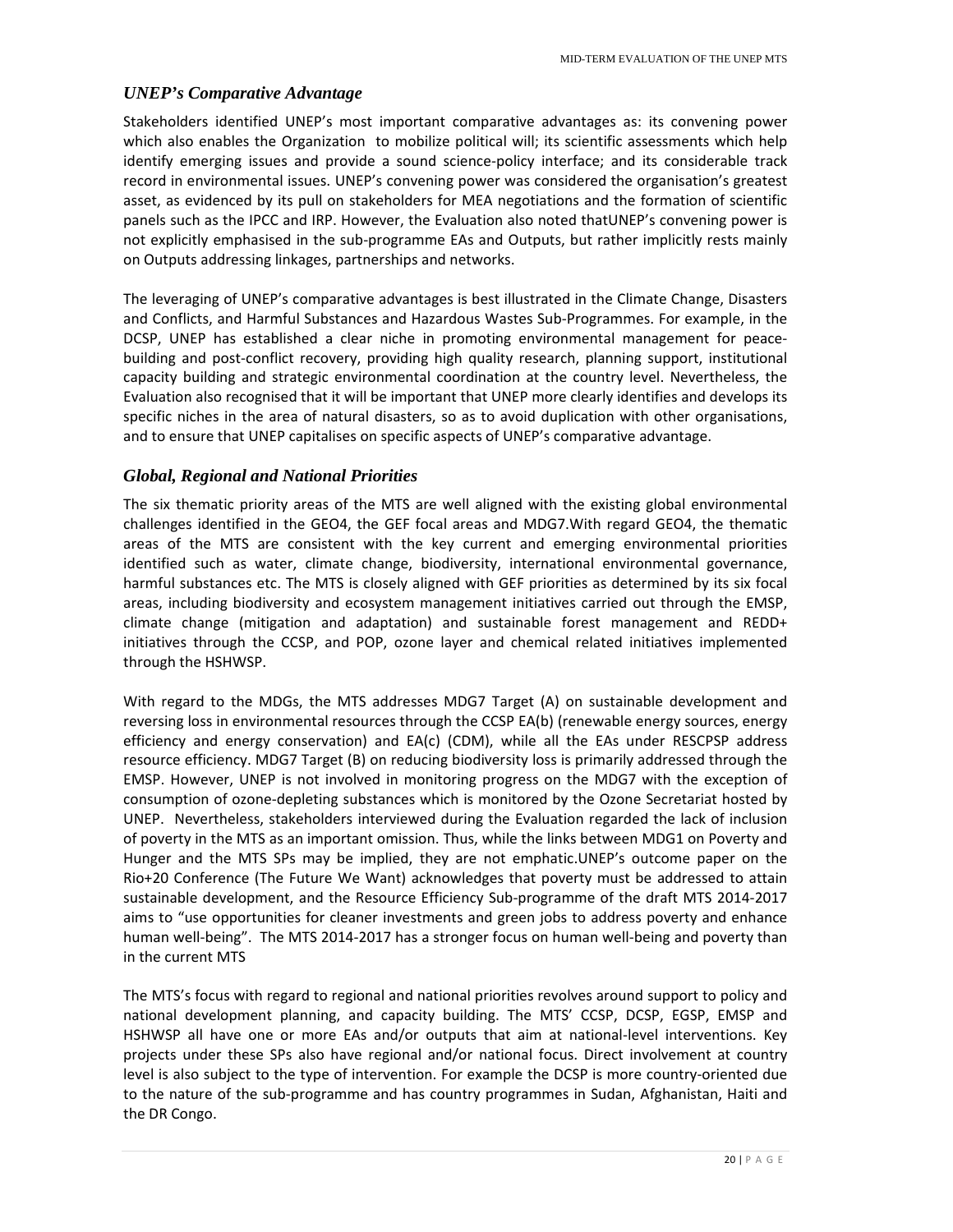The MTS indeed emphasizes the importance of working with UNEP's partners for its successful implementation. In this regard, the MTS SPs, through their outputs, promote the establishment of national and regional networks, public and private partnerships, partnerships with other UN organizations, and partnerships for international cooperation and regional coordination. At the national and regional level, these partnerships can play an important role in catalysing action. There is a need for the MTS to build on existing partnerships, particularly civil society, through communication and knowledge sharing to ensure greater impact of MTS activities, and to promote UNEP's role as a global leader in environment. UNEP possesses expertise and technical capacity that other UN agencies do not have (e.g. in climate change, marine and terrestrial ecosystems, etc).It should, through the MTS, use these assets to strengthen partnerships particularly among UN agencies and bilaterals, so that these agencies can solicit UNEP expertise and advice and, in return, provide UNEP with a wider reach and add weight to UNEP's messages at the country level. Building on strategic partnerships is a key part of the MTS 2014‐2017. In this regard, **the Evaluation recommends** that the UNEP Partnership Policy (2011) be reviewed to address these issues, and also to gauge the success, relevance and impacts of partnerships. Further, the review should address how well UNEP works through sub‐programme level partnerships and with more operational, project level partnerships.

#### *Multilateral Environment Agreements*

Linkages between the MTS and the CMS and CITES MEAs that are anchored within UNEP need to be given more prominence in the MTS SPs. Building on UNEP's convening power, the MTS should also focus more on system wide approaches to convergence and cooperation on MEAs. The recommen‐ dation proposed in the UNEP EO's Evaluation of the EGSP of the need for a focused strategy on Environmental Governance would help to address, among other things, the problem of MEA fragmentation and duplication and guide the implementation of MEAs at global, national and regional level.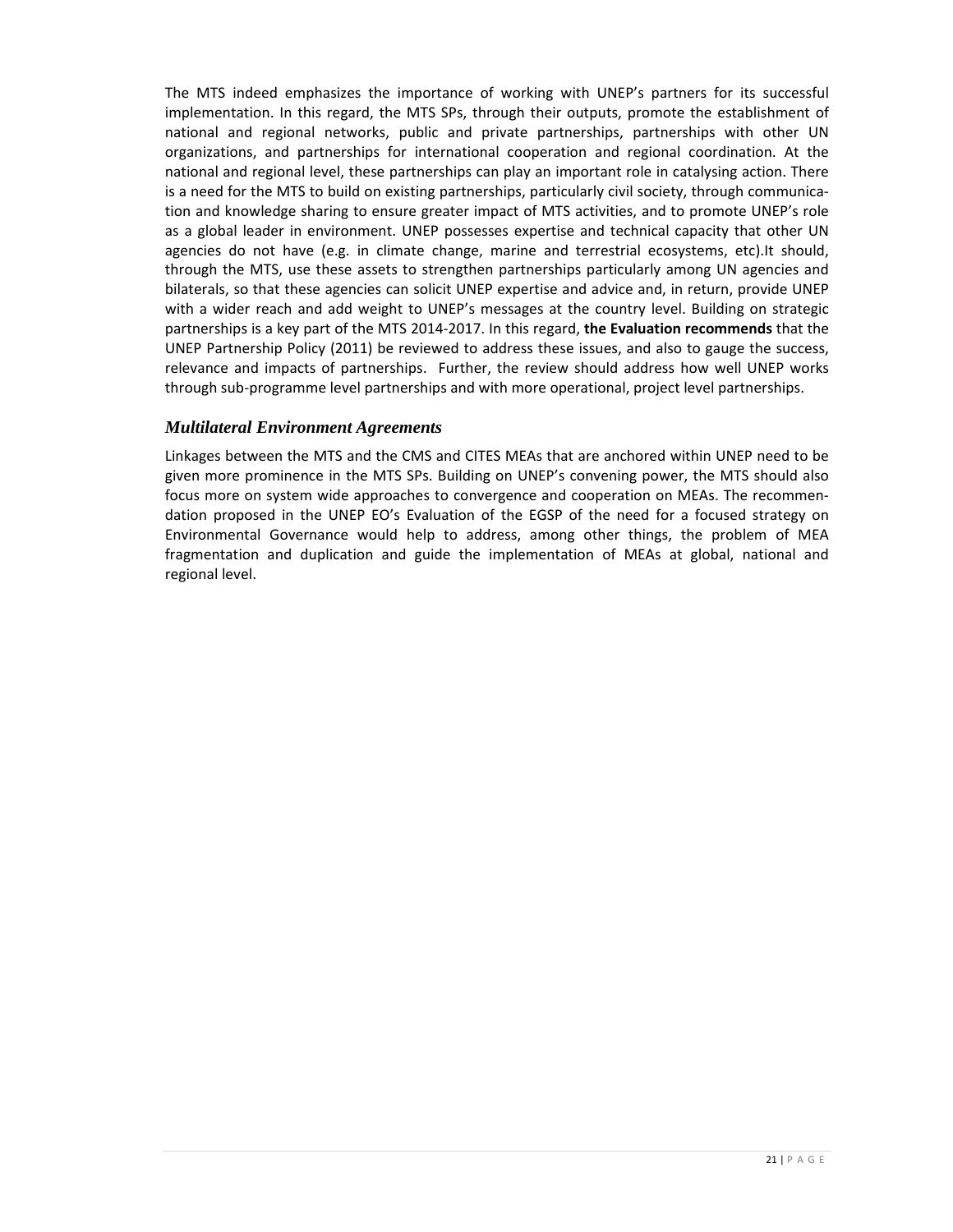## **Annex 1: Bibliography of key MTS-related documents**

UNEP EO (July 2011). Formative Evaluation of UNEP's Programme of Work 2010‐2011

General Assembly resolution 2997 (XXVII)1972 ‐ Institutional and Financial Arrangements for International Environmental Cooperation, 2112th plenary meeting, 15 December 1972

Malmo Declaration: General Assembly resolution 53/242 of 28 July 1999

United Nations Millennium Declaration: General Assembly resolution 55/2 of 8 September 2000

Road Map towards the implementation of the United Nations Millennium Declaration: Report of the Secretary‐General (referred to as the Millennium Development Goals: A/56/326, annex

Cartagena Package: Decision SS.VII/1 of 15 February 2002 on international environmental gov‐ ernance and its appendix

Bali Strategic Plan for Technology Support and Capacity‐Building : UNEP Governing Council deci‐ sion 23/1 of February 2005

Nairobi Declaration on the Role and Mandate of UNEP: UNEP Governing Council decision 19/1 of 7 February 1997

Bali Strategic Plan for Technology Support and Capacity-building - Note by the Executive Director: UNEP/GC.23/6/Add.1

http://www.un.org/millenniumgoals/environ.shtml

DfID (February 2011). Multilateral Aid Review: Assessment for United Nations Environment Pro‐ gramme (UNEP)

Australian AID (March 2012). Australian Multilateral Assessment ‐ UNEP

Kanie, Norichika (undated). Governance with Multilateral Environmental Agreements: A Healthy or Ill‐Equipped Fragmentation?

Multilateral Organisation Performance Assessment Network (MOPAN) (December 2011). Organi‐ sational Effectiveness Assessment – UNEP

Powerpoint presentation by QAS on interviews during the GCSS‐X11 GMEF (20‐22 Feb. 2012) and the 13th Global Major Groups and Stakeholders Forum (GMGSF‐13) (18‐19 Feb. 2012)

UNEP EO (September 2012). Evaluation of the UNEP Sub‐Programme on Disasters and Conflicts, draft Main Report

http://www.unisdr.org/we/inform/resolutions‐reports#gavulnerabilities

EMG (2012). A Framework for Advancing Environmental and Social Sustainability in the United Nations System

http://www.unemg.org

Awareness and Preparedness for Emergencies at Local Level (APELL) process helps people pre‐ vent, prepare and respond appropriately to accidents and emergencies (http://www.unep.fr/scp/sp/process/)

UNEP (2011). Annual Monitoring Review of GEF Supported Projects Implemented by UNEP

UNEP (2010‐2011). Evaluation Synthesis Report, December 2011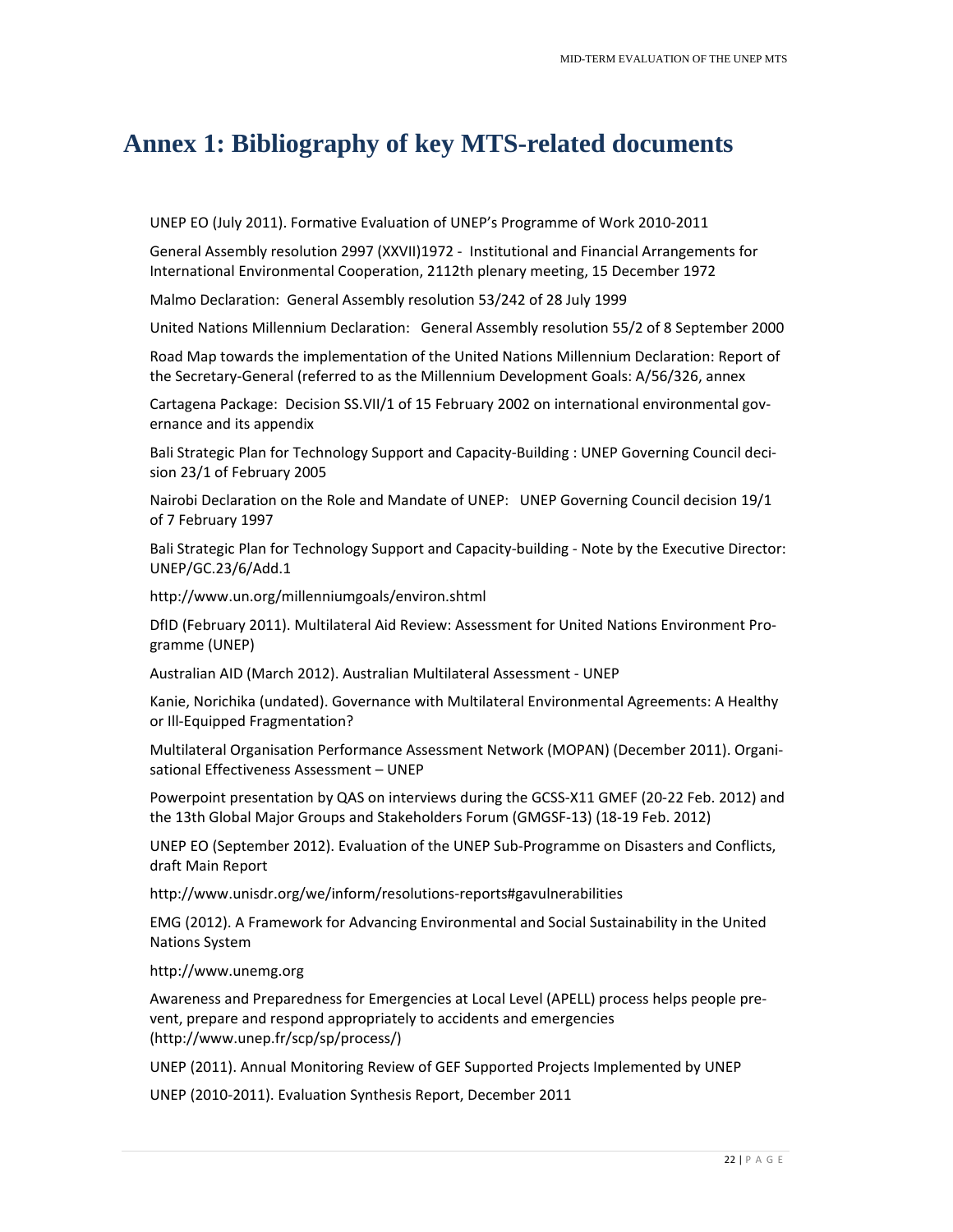UN ISDR Environment and Disaster Working Group, 2007; Environment and Disaster Risk: Per‐ spectives

UNEP ( February 2012). 21 Issues for the 21st Century – Results of the UNEP Foresight Process on Emerging Issues

UNEP (June 2012). The Future We Want. Outcome of the Rio+20 United Nations Conference on Sustainable Development A/CONF.216/L.1

Management Response to the MOPAN Assessment of UNEP 2011, dated 7 December 2011

UNEP(2011). UNEP Science Strategy 2011‐2013‐ Input to UNEP's Medium Term Strategy

http://hro001.wordpress.com/2011/06/10/unep-and-ipcc-like-parent-like-child/

http://www.foxnews.com/world/2011/06/10/un‐internal‐study‐reveals‐its‐environment‐ program‐is‐administrative‐mess/

http://www.scribd.com/doc/57529624/UNEP‐Partnership‐Report‐2

UNEP (February 2011). UNEP Yearbook 2011: Emerging Issues in Our Global Environment

UNEP (February 2012). UNEP Yearbook 2012: Emerging Issues in Our Global Environment

Stakeholder Forum for a Sustainable Future (2009). Enhancing the role of Major Groups and Stakeholders in the implementation of UNEP's Programme of Work 2010‐11

UNEP (2007) Global Environment Process (GEO) 4: Environment for Development

UNEP (2012). Global Environment Process (GEO) 5: Summary for Policy Makers

UNEP (2012). Global Environment Process (GEO) 5: Environment for the Future we Want

UNEP Programme Performance Report, January 2010 – December 2011

UNEP (October 2011). UNEP Partnership Policy and Procedures Policy Outline No.1/2011

UNEP External Communications Strategy (X‐Com) 2010–2013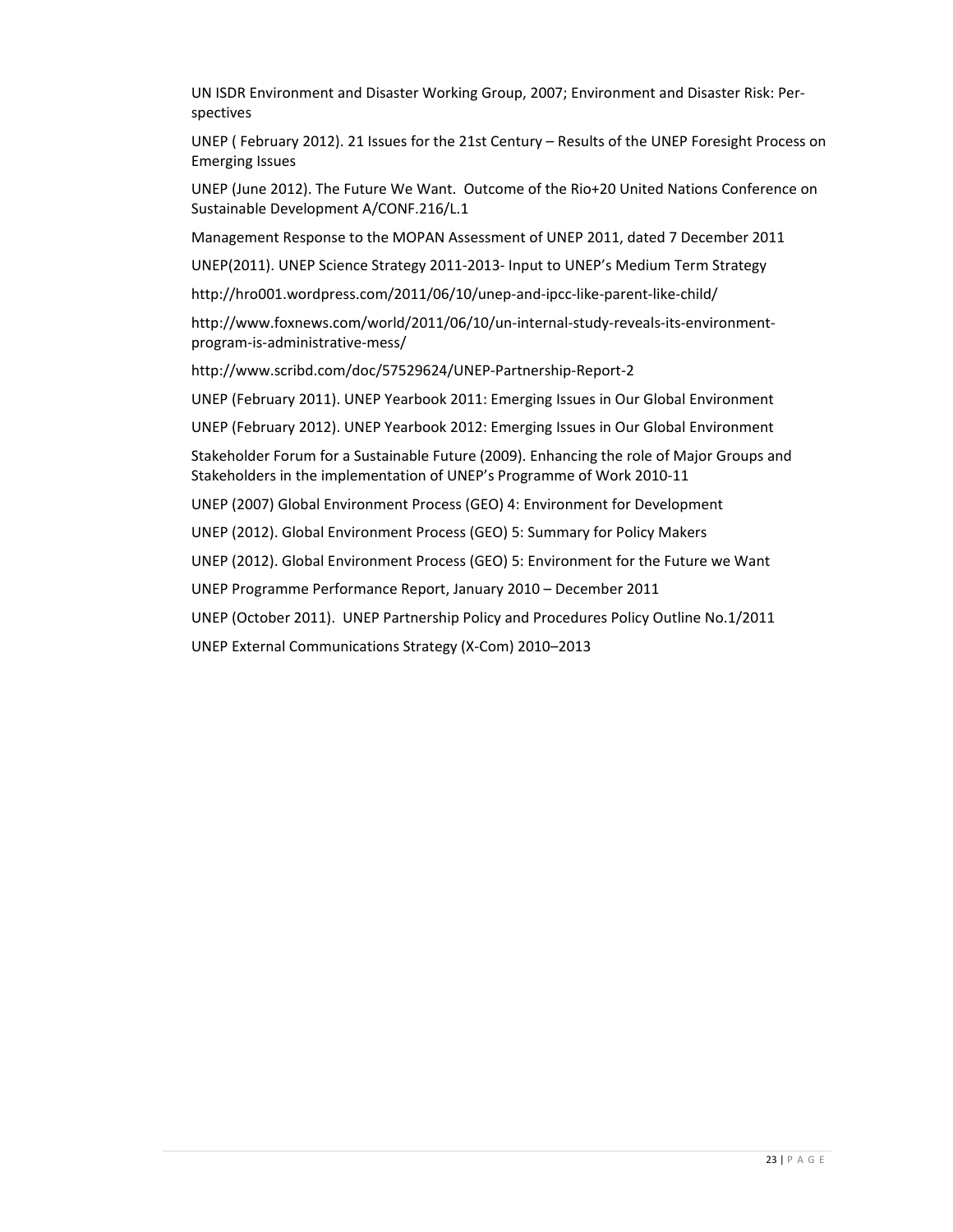### **Annex 2 Interview List**

| <b>Name</b>          | <b>Position</b>                                                     |
|----------------------|---------------------------------------------------------------------|
| Christophe Bouvier   | Head, Office for Operations                                         |
| Jamil Ahmad          | Chief of the Secretariat of Governing Bodies and Secretary for the  |
|                      | Governing Council/Global Ministerial Environment Forum (GC/GMEF)    |
| Keith Alverson       | Head of the Climate Change Adaptation and Terrestrial Ecosystems    |
|                      | Branch, DEPI                                                        |
| Sheila Aggarwal-Khan | Former OiC of the Quality Assurance Service and Chief, Strategic    |
|                      | <b>Planning Unit</b>                                                |
| Yunae Yi             | Programme Officer, UNEP Quality Assurance Service                   |
| David Osborn         | Ecosystem Management SP Coordinator, DEPI                           |
| Neville Ash          | Chief, Biodiversity Unit, DEPI                                      |
| Maryam Niamir-Fuller | Executive Coordinator, UNEP/GEF                                     |
| Alexander Juras      | Chief, Major Groups and Stakeholders Branch, DRC                    |
| Michael Spilsbury    | Senior Evaluation Officer, EO                                       |
| John Scanlon         | Director General, CITES                                             |
| Lynette Poulton      | US Permanent Mission to UNEP and UN Habitat                         |
| Young Woo Park       | Regional Director and Representative, Asia and the Pacific          |
| Thomas Ball Lid      | Counsellor (DPR to UNEP and UN-Habitat), Royal Norwegian Embassy in |
|                      | Nairobi                                                             |
| Arkadiy Levintanus   | Chief, MEAs Implementation Branch, DELC                             |
| Jiri Hlavacek        | Deputy Director, OiC, DRC                                           |
| Jochem Zoetelief     | Programme Officer, DRC                                              |
| Peter Gilruth        | Director, DEWA                                                      |
| Monika MacDevette    | Chief, Capacity Development Branch and OiC, DEWA                    |
| Naomi Poulton        | OiC, DCPI                                                           |
| Ibrahim Thiaw        | Director, DEPI                                                      |
| Musonda Mumba        | Programme Officer, Climate Change Adaptation Unit, DEPI             |
| Sunday Leonard       | Scientific Assistant to Chief Scientist                             |
| Desta Mebratu        | Deputy Director, Regional Office for Africa                         |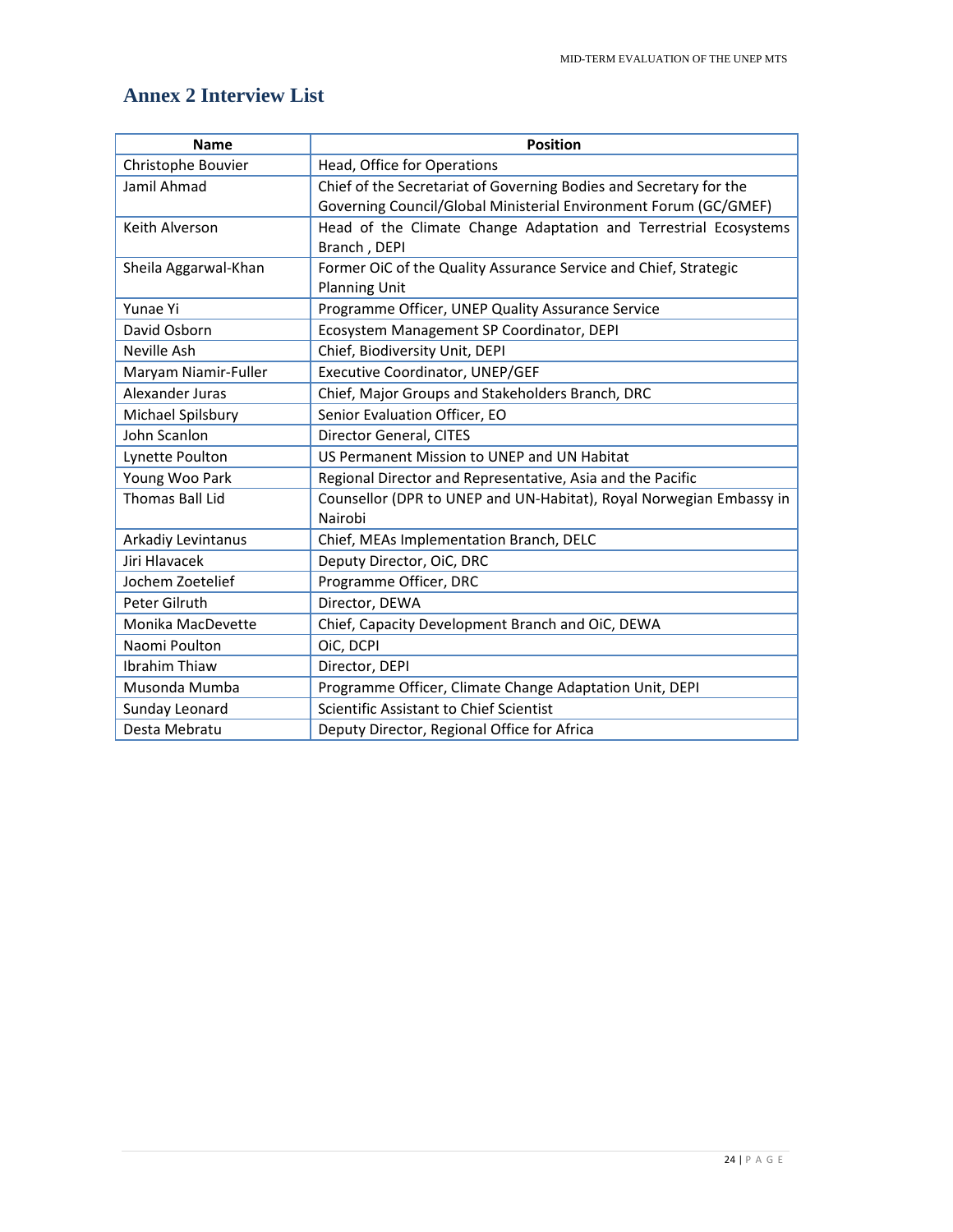| <b>Sub-Programmes</b><br><b>Objectives</b>                                                                                                                                                       | <b>Expected Accomplishments</b>                                                                                                                                                                                                                                              | <b>Keeping the world</b><br>environmental situation<br>under review | <b>Catalysing and</b><br>promoting international<br>cooperation and action                      | <b>Providing policy advice</b><br>and early warning<br>information, based upon<br>sound science and<br>assessments                                                                                  | <b>Facilitating the development,</b><br>implementation and evolution<br>of norms and standards and<br>developing coherent inter-<br>linkages among international<br>environmental conventions                                                                                                                               | <b>Strengthening technology</b><br>support and capacity in line<br>with country needs and<br>priorities                                                                                                              |
|--------------------------------------------------------------------------------------------------------------------------------------------------------------------------------------------------|------------------------------------------------------------------------------------------------------------------------------------------------------------------------------------------------------------------------------------------------------------------------------|---------------------------------------------------------------------|-------------------------------------------------------------------------------------------------|-----------------------------------------------------------------------------------------------------------------------------------------------------------------------------------------------------|-----------------------------------------------------------------------------------------------------------------------------------------------------------------------------------------------------------------------------------------------------------------------------------------------------------------------------|----------------------------------------------------------------------------------------------------------------------------------------------------------------------------------------------------------------------|
| <b>CLIMATE CHANGE</b><br>To strengthen the ability<br>of countries, in<br>particular developing<br>countries, to integrate<br>climate change<br>responses into national<br>development processes | EA(a): Adaptation, planning, financing<br>and cost-effective preventive actions<br>are increasingly incorporated into<br>national development processes that<br>are supported by scientific information,<br>integrated climate impact assessments<br>and local climate data. | 1a1 - vulnerability<br>assessments                                  | 1a4 - lessons in multiple<br>benefits shared                                                    | $1a1$ – support to<br>developing adaptation<br>measures to increase<br>resilience of ecosystems to<br>CC                                                                                            | 1a2 - protocols and tools for<br>Carbon mgt<br>1a3 - support to countries to<br>integrate benefits into REDD<br>and devt plans<br>1a5 - national economic, legal<br>and regulatory frameworks<br>comply with vulnerabiltiy and<br>adaptation elements in MEAs<br>1a6 - CC adaptation in national<br>devt planning processes | 1a2 - carbon benefits tools<br>for sustainable land mgt<br>1a4-methodologies for<br>vulnerability assessments<br>1a7 - tech, fin, policy<br>support to financial<br>mechanisms targeting<br>investment               |
|                                                                                                                                                                                                  | EA(b) Countries make sound policy,<br>technology, and investment choices<br>that lead to a reduction in greenhouse<br>gas emissions and potential co-<br>benefits, with a focus on clean and<br>renewable energy sources, energy<br>efficiency and energy conservation.      |                                                                     | $1b6$ – public/private<br>partnership networks to<br>promote energy<br>efficiency, clean energy | 1b1 - technical/economic<br>assessments used to<br>develop energy policy<br>1b3 - knowledge networks<br>to support policy reform<br>1b4 - macroeconomic /<br>sectoral analysis of policy<br>options |                                                                                                                                                                                                                                                                                                                             | 1b2 - nat climate tech plans<br>for cleaner energy<br>1b5 - sustainability tools for<br>biofuel                                                                                                                      |
|                                                                                                                                                                                                  | EA(c) Improved technologies are<br>deployed and obsolescent technologies<br>phased out, through financing from<br>private and public sources including<br>the Clean Development Mechanism<br>and the Joint Implementation<br>Mechanism of the Kyoto Protocol.                |                                                                     | $1c1 - \text{catalysing}$<br>partnerships with<br>Finance instns                                |                                                                                                                                                                                                     | 1c5 - financial institutions adopt<br>best practices                                                                                                                                                                                                                                                                        | 1c1 - support to assess cost,<br>risks, opportunities<br>1c2 - clean tech promoted<br>thru tools<br>$1c3$ – capacity bldg in access<br>to finance/ financial<br>planning<br>1c4 - new climate finance<br>instruments |

#### *Annex: MTS Sub‐Programme Objectives, EAs and Mandates*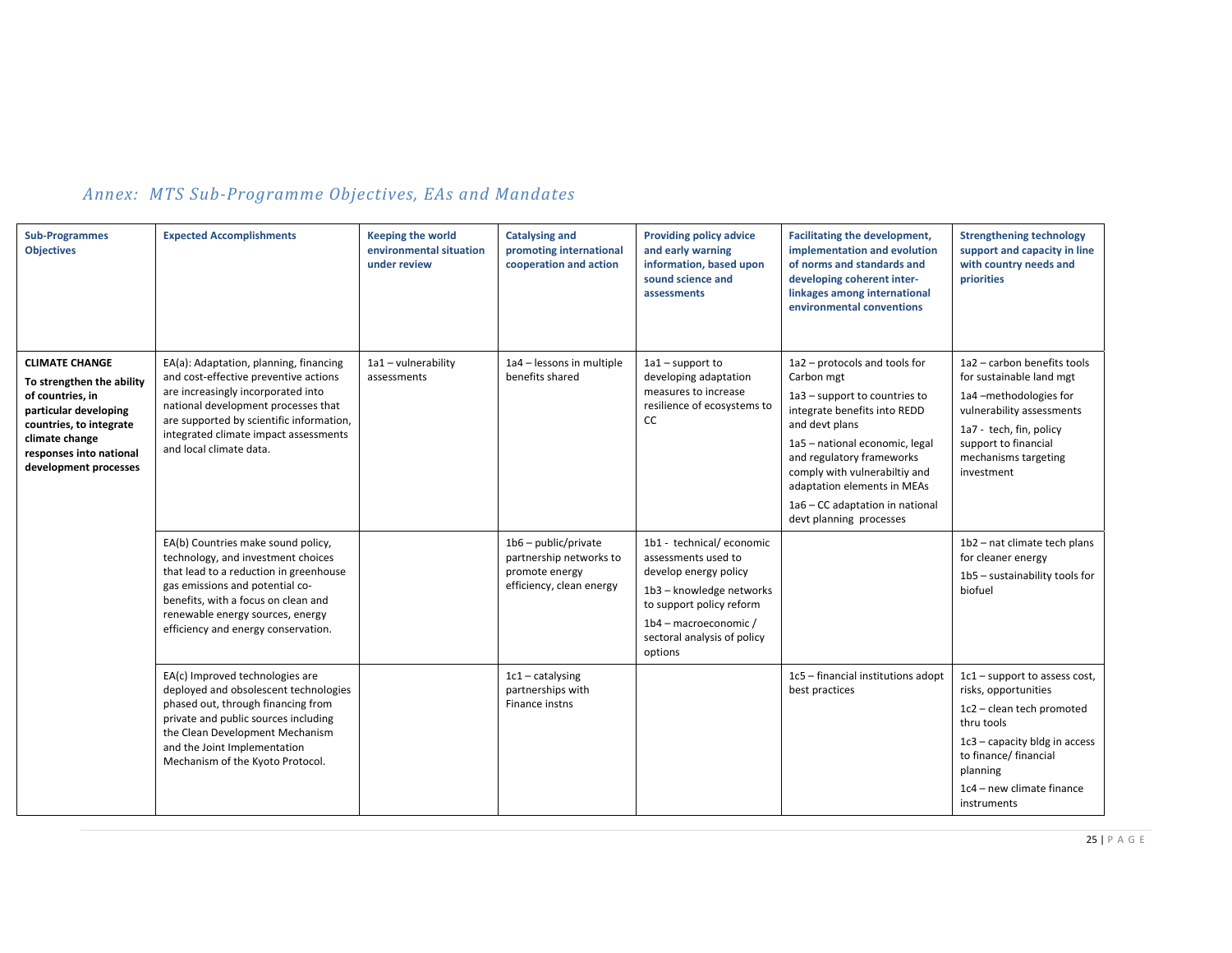| <b>Sub-Programmes</b><br><b>Objectives</b>                                                                                                                                                                | <b>Expected Accomplishments</b>                                                                                                                                                         | <b>Keeping the world</b><br>environmental situation<br>under review                                             | <b>Catalysing and</b><br>promoting international<br>cooperation and action                                                                                                                                                    | <b>Providing policy advice</b><br>and early warning<br>information, based upon<br>sound science and<br>assessments | <b>Facilitating the development,</b><br>implementation and evolution<br>of norms and standards and<br>developing coherent inter-<br>linkages among international<br>environmental conventions | <b>Strengthening technology</b><br>support and capacity in line<br>with country needs and<br>priorities                                                                                      |
|-----------------------------------------------------------------------------------------------------------------------------------------------------------------------------------------------------------|-----------------------------------------------------------------------------------------------------------------------------------------------------------------------------------------|-----------------------------------------------------------------------------------------------------------------|-------------------------------------------------------------------------------------------------------------------------------------------------------------------------------------------------------------------------------|--------------------------------------------------------------------------------------------------------------------|-----------------------------------------------------------------------------------------------------------------------------------------------------------------------------------------------|----------------------------------------------------------------------------------------------------------------------------------------------------------------------------------------------|
|                                                                                                                                                                                                           | EA(d) Increased carbon sequestration<br>occurs through improved land use,<br>reduced deforestation and reduced<br>land degradation.                                                     | $1d1 -$ mapping and<br>assessments of land use,<br>vegn change                                                  | 1d4 - Lessons on multiple<br>benefits and ecosystem<br>services shared                                                                                                                                                        |                                                                                                                    | 1d3 - strengthen regulations in<br>forestry land use<br>1d3 - integrating multiple<br>benefits into REDD strategies<br>and devt plans                                                         | $1d1 - cap$ bldg to provide<br>knowledge base for REDD<br>1d2 - carbon benefit tools<br>devd                                                                                                 |
|                                                                                                                                                                                                           | EA(e) National-level policymakers and<br>negotiators, civil society and the<br>private sector have access to relevant<br>climate change science and<br>information for decision-making. | $1e1 -$ assessments in<br>black carbon,<br>tropospheric ozone and<br><b>HFCs</b>                                | 1e3 - regional groups of<br>negotiators equipped<br>with relevant information<br>to their negotiations<br>1e6 - dissemination of<br>information on climate<br>change programmes key<br>stakeholders to promote<br>replication | $1e1 -$ assessment<br>$1e3$ – provision of<br>scientific info<br>1e4 - advice                                      |                                                                                                                                                                                               | $1e2 - cap b$ ldg in<br>customising climate change<br>1e4 – advice and support<br>services on climate change<br>integration<br>1e5 - awareness training in<br>climate change                 |
| <b>DISASTERS AND</b><br><b>CONFLICT</b><br>To minimize<br>environmental threats to<br>human well-being from<br>the environmental<br>causes and consequenc-<br>es of existing and<br>potential natural and | EA(a) The capacity of member States<br>for environmental management in<br>order to contribute to natural and<br>planned disaster risk reduction is<br>enhanced.                         | 211 - early warning risk<br>assessments                                                                         | $212$ – tech support to<br><b>EC/UN entities</b><br>213 - catalyze practical<br>action to reduce risk                                                                                                                         | $213$ – policy support<br>through pilot projects                                                                   |                                                                                                                                                                                               | 212 - tool kits and<br>education modules 213 -<br>capacity in risk reduction<br>214 - risk reduction through<br>preparedness<br>215 - industrial risk<br>preparedness through<br>information |
| man-made disasters                                                                                                                                                                                        | EA(b) Rapid and reliable environmental<br>assessments following conflicts and<br>disasters are performed as requested.                                                                  | 221 - identification of<br>risks to human health<br>222 - field based<br>assessments on risk to<br>human health |                                                                                                                                                                                                                               | 222 - field based<br>assessments on risk to<br>human health                                                        | 223 - environmental<br>considerations in relief/recovery<br>policies                                                                                                                          | 224 - UNEP and asso<br>experts trained in envtal<br>assmts, emergency relief                                                                                                                 |
|                                                                                                                                                                                                           | EA(c) The post-crisis assessment and<br>recovery process contributes to<br>improved environmental management<br>and the sustainable use of natural<br>resources.                        |                                                                                                                 | 232 - catalysing action in<br>hazardous wastes<br>233- catalyzing action in<br>ecosystem restoration                                                                                                                          | 231 - policy support to<br>post crisis countries                                                                   | 235 - UN orgs to integrate<br>environmental considerations<br>into peace bldg ops                                                                                                             | 231 - cap building in env<br>governance<br>234 - building guidelines on<br>efficient resource use in<br>crisis affected countries                                                            |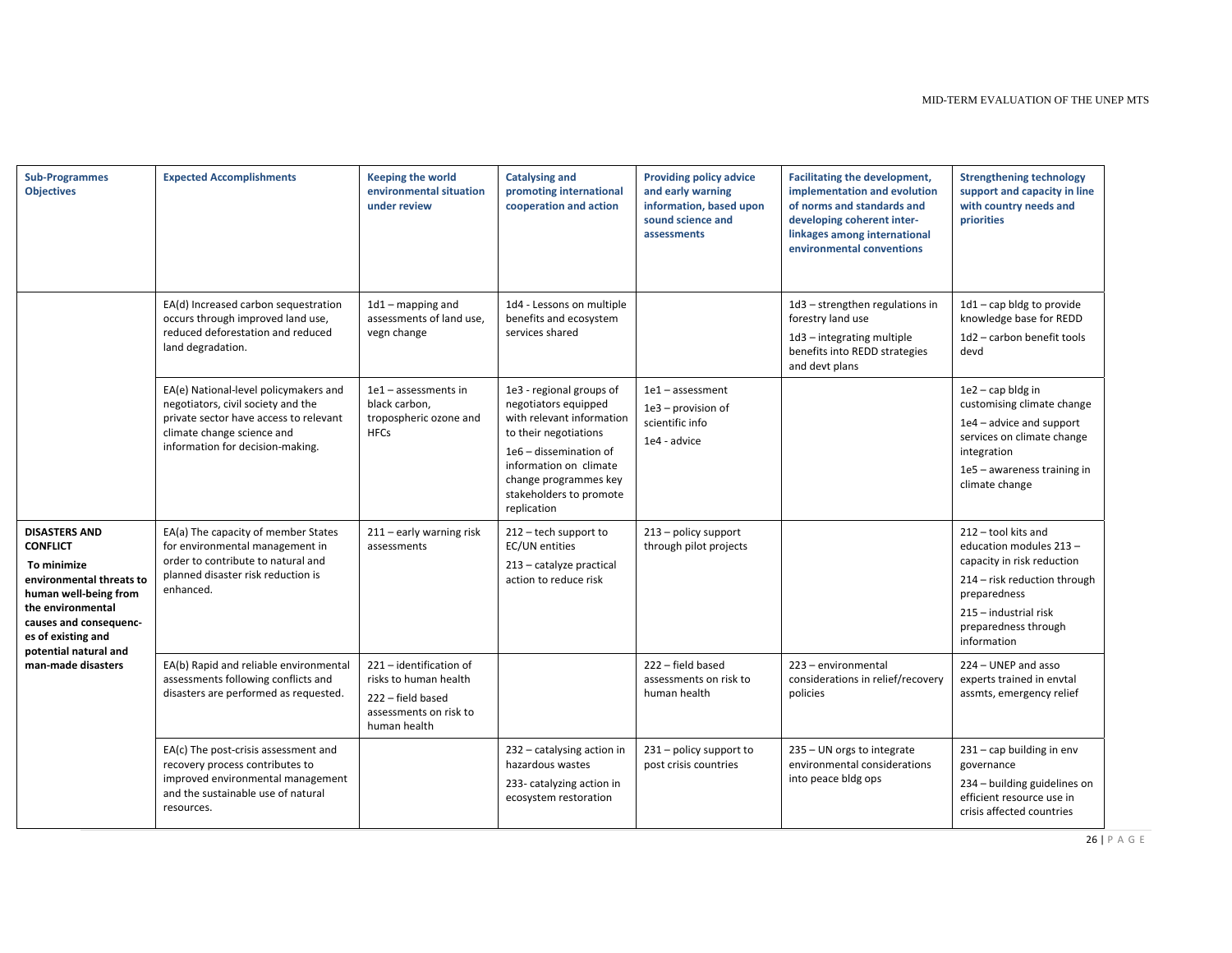| <b>Sub-Programmes</b><br><b>Objectives</b>                                                                                                                                | <b>Expected Accomplishments</b>                                                                                                                                                                                                                                             | <b>Keeping the world</b><br>environmental situation<br>under review | <b>Catalysing and</b><br>promoting international<br>cooperation and action                                                                                                          | <b>Providing policy advice</b><br>and early warning<br>information, based upon<br>sound science and<br><i>assessments</i>                                     | <b>Facilitating the development,</b><br>implementation and evolution<br>of norms and standards and<br>developing coherent inter-<br>linkages among international<br>environmental conventions | <b>Strengthening technology</b><br>support and capacity in line<br>with country needs and<br>priorities |
|---------------------------------------------------------------------------------------------------------------------------------------------------------------------------|-----------------------------------------------------------------------------------------------------------------------------------------------------------------------------------------------------------------------------------------------------------------------------|---------------------------------------------------------------------|-------------------------------------------------------------------------------------------------------------------------------------------------------------------------------------|---------------------------------------------------------------------------------------------------------------------------------------------------------------|-----------------------------------------------------------------------------------------------------------------------------------------------------------------------------------------------|---------------------------------------------------------------------------------------------------------|
| <b>ECOSYSTEM</b><br><b>MANAGEMENT</b><br>To ensure that countries<br>utilize the ecosystem<br>approach to enhance<br>human well-being                                     | EA(a) The capacity of countries and<br>regions to increasingly integrate an<br>ecosystem management approach into<br>development and planning processes is<br>enhanced.                                                                                                     |                                                                     | 315 - dialogue on<br>sustainable mgt on<br>nat/transboundary<br>resources<br>316 - global outreach<br>strategy to achieve devt<br>objs                                              | 312 - restoration pilot<br>project (food provisioning,<br>timber, fuelwood, carbon<br>sequestration)<br>314 - review of regional<br>policies on ecosystem mgt |                                                                                                                                                                                               | 311 - tools for ecosystem<br>assmt<br>313 - cost benefit analysis<br>methods                            |
|                                                                                                                                                                           | EA(b) Countries and regions have<br>capacity to utilize ecosystem<br>management tools.                                                                                                                                                                                      |                                                                     | 324 - intra regional<br>cooperation mechanisms<br>for joint programming                                                                                                             | 325 - pilot projects in<br>sustainable food prodn                                                                                                             | 322 - impact analysis<br>incorporated into project design                                                                                                                                     | $321 - cap$ bldg in<br>biodiversity assmt<br>323 - integrated marine<br>mgt mechs                       |
|                                                                                                                                                                           | EA(c) The capacity of countries and<br>regions to realign their environmental<br>programmes and financing to address<br>degradation of selected priority<br>ecosystem services is strengthened.                                                                             | 331 - ecosystem<br>valuation                                        | 332 - mechanisms for<br>intersectoral multi<br>stakeholders devt<br>planning<br>333 - collaborate with fin<br>instns                                                                | 334 - pilot approaches to<br>benefit sharing                                                                                                                  |                                                                                                                                                                                               | 331 - ecosystem valuation<br>tools<br>335 - technical support to<br>strengthen science policy<br>base   |
| <b>ENVIRONMENTAL</b><br><b>GOVERNANCE</b><br>To ensure that<br>environmental<br>governance at the<br>country, regional and<br>global levels is<br>strengthened to address | EA(a) The United Nations system,<br>respecting the mandates of other<br>entities, progressively achieves<br>synergies and demonstrates increasing<br>coherence in international decision-<br>making processes related to the<br>environment, including those under<br>MEAs. | 4A1 - environmental<br>assessments to identify<br>emerging issues   | 4A2 - policy guidance on<br>inter govt coordn<br>4A4 - promoting MEAs<br>through cooperation<br>4A6 - policy exchange<br>and priority setting thru<br>regional and envtal<br>forums | 4A1 - environmental<br>assessments to identify<br>emerging issues to guide<br>policy<br>4A3 - policy guidance to<br>UN entities based on<br>envtal assessment | 4A5 - mainstreaming MEAS into<br>UN system                                                                                                                                                    |                                                                                                         |
| agreed environmental<br>priorities                                                                                                                                        | EA(b) The capacity of States to<br>implement their environmental<br>obligations and achieve their<br>environmental priority goals, targets<br>and objectives through strengthened<br>laws and institutions is enhanced.                                                     |                                                                     | 4B5 - facilitating<br>international policy<br>dialogue for emerging<br>issues                                                                                                       |                                                                                                                                                               | 4B2 - devt of legal and policy<br>instruments<br>4B3 - implementation of MEAs,<br>through implementation of<br>policy tools                                                                   | 4B1-envtal law instns<br>strengthened<br>4B3 - judicial cap wrt MEAS<br>enhanced<br>4B4 - cap bldg in   |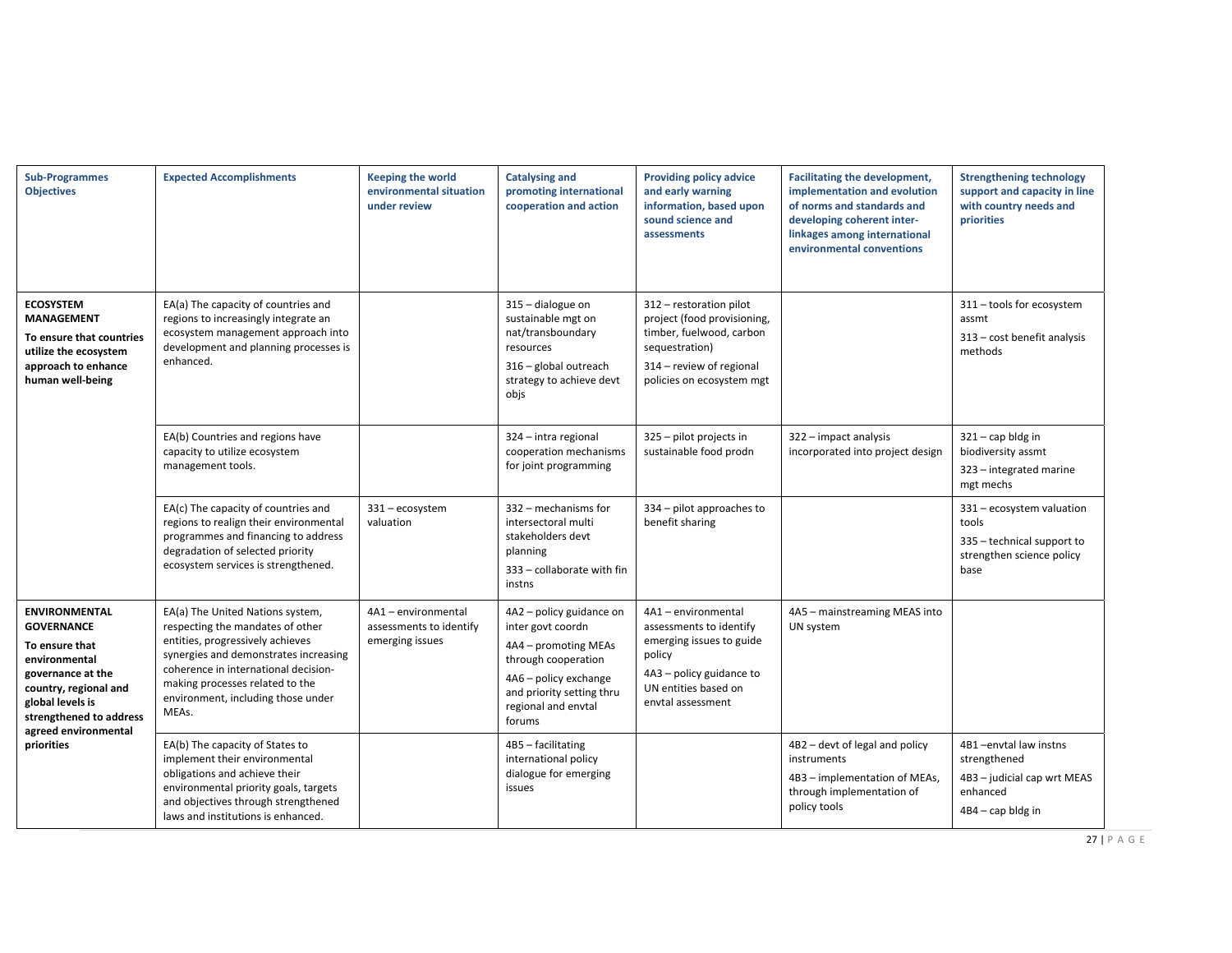| <b>Sub-Programmes</b><br><b>Objectives</b>                                                                                                                            | <b>Expected Accomplishments</b>                                                                                                                                                                                                                                            | <b>Keeping the world</b><br>environmental situation<br>under review | <b>Catalysing and</b><br>promoting international<br>cooperation and action                                                                      | <b>Providing policy advice</b><br>and early warning<br>information, based upon<br>sound science and<br>assessments | <b>Facilitating the development,</b><br>implementation and evolution<br>of norms and standards and<br>developing coherent inter-<br>linkages among international<br>environmental conventions | <b>Strengthening technology</b><br>support and capacity in line<br>with country needs and<br>priorities                                                                                                                                                              |
|-----------------------------------------------------------------------------------------------------------------------------------------------------------------------|----------------------------------------------------------------------------------------------------------------------------------------------------------------------------------------------------------------------------------------------------------------------------|---------------------------------------------------------------------|-------------------------------------------------------------------------------------------------------------------------------------------------|--------------------------------------------------------------------------------------------------------------------|-----------------------------------------------------------------------------------------------------------------------------------------------------------------------------------------------|----------------------------------------------------------------------------------------------------------------------------------------------------------------------------------------------------------------------------------------------------------------------|
|                                                                                                                                                                       |                                                                                                                                                                                                                                                                            |                                                                     |                                                                                                                                                 |                                                                                                                    |                                                                                                                                                                                               | negotiating MEAs                                                                                                                                                                                                                                                     |
|                                                                                                                                                                       | EA(c) National development processes<br>and United Nations common country<br>programming processes increasingly<br>mainstream environmental<br>sustainability in the implementation of<br>their programmes of work.                                                        |                                                                     |                                                                                                                                                 | 431 - nat dev planning<br>enhanced through<br>provision of info                                                    | 432 - env sustainability in<br><b>UNDAF</b><br>433 - env sustainability in nat<br>sectoral dev processes                                                                                      | 431 - advice/info to assist<br>nat devt planning<br>434 -institutional<br>arrangements enhanced for<br>national and regional env<br>mgt                                                                                                                              |
|                                                                                                                                                                       | EA(d) Access by national and<br>international stakeholders to sound<br>science and policy advice for decision-<br>making is improved.                                                                                                                                      | 441 - environmental<br>assessments and GEO                          | 442 - links to<br>multidisciplinary<br>networks                                                                                                 | 441 - publications to guide<br>decision makers (eg GEO)                                                            |                                                                                                                                                                                               | 443 - institutional and tech<br>capacities in env mon,<br>assmt and early warning, of<br>govt and partner<br>institutions to support<br>national decision making                                                                                                     |
| <b>HARMFUL SUBSTANCES</b><br><b>AND HAZARDOUS</b><br><b>WASTE</b><br>To minimize the impact<br>of harmful substances<br>and hazardous waste on<br>the environment and | EA(a) The capacities and financing of<br>States and other stakeholders to<br>assess, manage and reduce risks to<br>human health and the environment<br>posed by chemicals and hazardous<br>waste are increased.                                                            |                                                                     | 513 - national and<br>regional networks to<br>support chemical related<br>priorities<br>515 - SME partnerships<br>with business and<br>industry | 511 - intergrated guidance<br>instruments to assist<br>policy tested through pilot<br>projects                     | 512 - nat programmes and<br>inventories for HSHW mgt                                                                                                                                          | 511 - financial instruments<br>to assist policy tested<br>through pilot projects<br>514 - tools and<br>methodologies tested in<br>production and use of<br>chemicals                                                                                                 |
| human beings                                                                                                                                                          | EA(b) Coherent international policy and<br>technical advice is provided to States<br>and other stakeholders for managing<br>harmful chemicals and hazardous<br>waste in a more environmentally<br>sound manner, including through<br>better technology and best practices. | 522 - global assmts of<br>policies and trends on<br><b>HSHW</b>     | 521 -secretariat support<br>to SAICM, SAICM support<br>for regional networks                                                                    | 522 - global assessments<br>of policies/trends                                                                     |                                                                                                                                                                                               | $522 - support to$<br>policymakers<br>523 - methodologies for<br>risk assessment adapted to<br>country /regional needs<br>524 - technical guidelines<br>on HS mgt developed and<br>tested<br>525 - monitoring tools &<br>methodologies devd and<br>tested for HS LCA |
|                                                                                                                                                                       | EA(c) Appropriate policy and control                                                                                                                                                                                                                                       | 534 - early warning info                                            | 531 - action framework                                                                                                                          |                                                                                                                    | 532 - options for global/reg                                                                                                                                                                  | 533 - tools for monitoring                                                                                                                                                                                                                                           |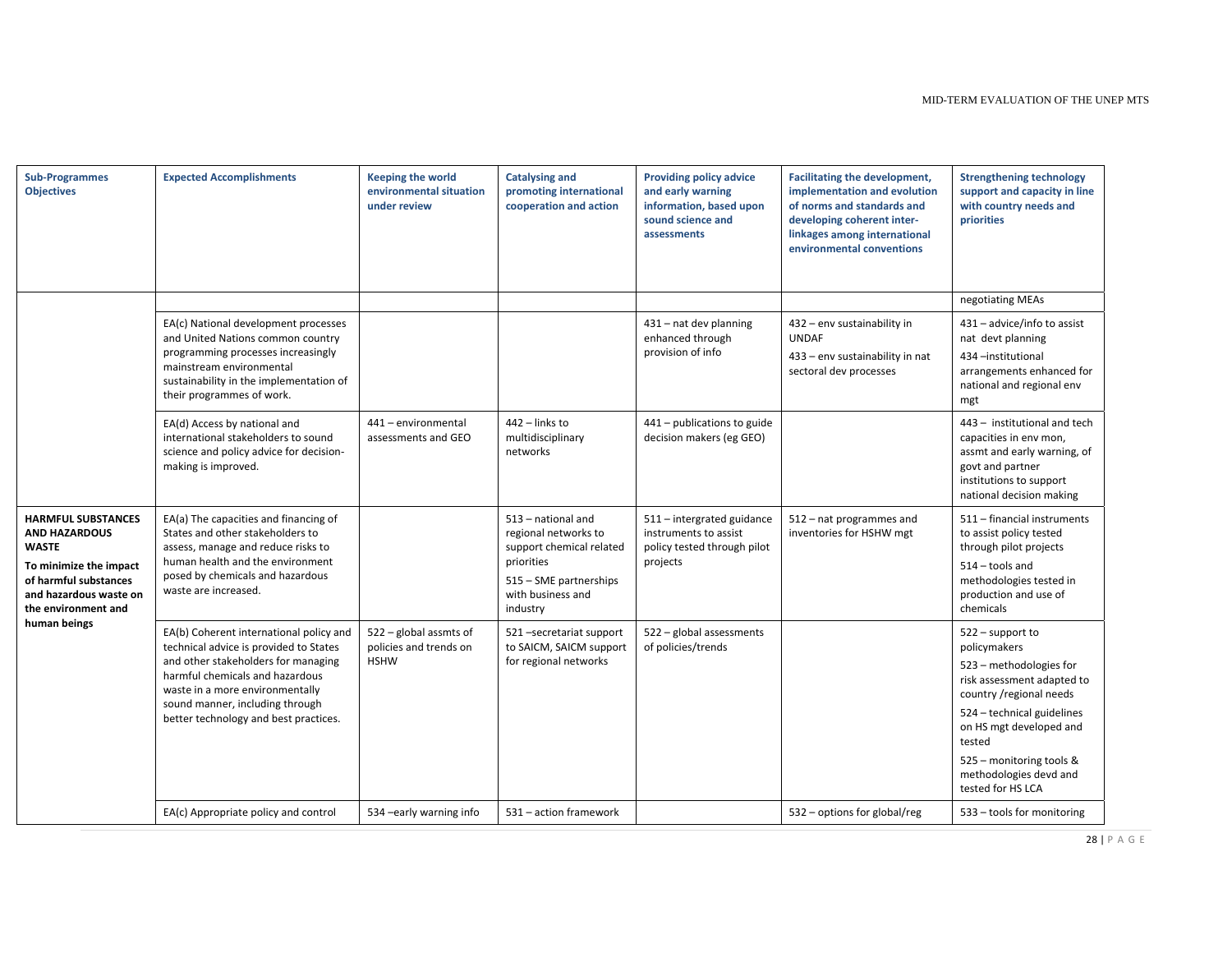| <b>Sub-Programmes</b><br><b>Objectives</b>                                                                                                                                                                                       | <b>Expected Accomplishments</b>                                                                                                                                               | <b>Keeping the world</b><br>environmental situation<br>under review                                    | <b>Catalysing and</b><br>promoting international<br>cooperation and action                                                                                                                                                                                                       | <b>Providing policy advice</b><br>and early warning<br>information, based upon<br>sound science and<br>assessments | <b>Facilitating the development,</b><br>implementation and evolution<br>of norms and standards and<br>developing coherent inter-<br>linkages among international<br>environmental conventions                                                                       | <b>Strengthening technology</b><br>support and capacity in line<br>with country needs and<br>priorities                                                                                                             |
|----------------------------------------------------------------------------------------------------------------------------------------------------------------------------------------------------------------------------------|-------------------------------------------------------------------------------------------------------------------------------------------------------------------------------|--------------------------------------------------------------------------------------------------------|----------------------------------------------------------------------------------------------------------------------------------------------------------------------------------------------------------------------------------------------------------------------------------|--------------------------------------------------------------------------------------------------------------------|---------------------------------------------------------------------------------------------------------------------------------------------------------------------------------------------------------------------------------------------------------------------|---------------------------------------------------------------------------------------------------------------------------------------------------------------------------------------------------------------------|
|                                                                                                                                                                                                                                  | systems for harmful substances of<br>global concern are developed and in<br>place in line with States' international<br>obligations and the mandates of<br>relevant entities. | network on emerging<br>issues                                                                          | for Hg mgt devd<br>535 - partnerships of<br>regional/intl<br>enforcement bodies                                                                                                                                                                                                  |                                                                                                                    | chem mgt<br>536 - tighter control on releases<br>to transboundary, river, marine<br>envt ozone                                                                                                                                                                      | chemicals/wastes covered<br>in MEAS<br>534 – technology and early<br>warning info network on<br>emerging issues<br>535 - training regional / intl<br>enforcement bodies<br>537-communication and<br>info matls devd |
| <b>RESOURCE EFFICIENCY</b><br><b>AND SUSTAINABLE</b><br><b>CONSUMPTION AND</b><br><b>PRODUCTION</b><br>To ensure natural<br>resources are produced,<br>processed and<br>consumed in a more<br>environmentally<br>sustainable way | EA(a) Resource efficiency is increased<br>and pollution is reduced over product<br>life cycles and along supply chains.                                                       | $611 -$ scientific assmts<br>devd on product life<br>cycles<br>$612$ – scarcity and env<br>assmts devd | $613$ – integrated policy<br>assmt disseminated in<br>global/regional fora<br>618 - Marrakech Process<br>pilot implementation of<br>resource efficient public<br>policies and private<br>sector management<br>practices in key sectors at<br>the regional and<br>national levels | $612$ - scarcity assmts used<br>for policy design<br>613 - case studies, CBA to<br>inform policy on RESCP          | 615 - Resource efficiency and<br>cleaner and safer production is<br>mainstreamed into national<br>economic and development<br>planning through UNDAFs and<br>national action plans<br>617 - regns, incentives on<br>sound env technology for RE<br>devd and applied | 614 - RE and pollution<br>control best practices devd<br>616 - tools, best practices<br>devd and applied                                                                                                            |
|                                                                                                                                                                                                                                  | EA(b) Investment in efficient, clean and<br>safe industrial production methods<br>through public policies and private<br>sector action is increased.                          |                                                                                                        | 624 - global multi<br>stakeholder partnerships<br>to demonstrate resource<br>efficient investments and<br>mgt practices                                                                                                                                                          |                                                                                                                    | 622 - investment opportunities<br>identified for env sound<br>technology                                                                                                                                                                                            | $621 - cap$ bldg in business<br>case for resource efficiency<br>623 - cap bldg for CPC and<br>devt institutions to<br>demonstrate benefits of<br>resource efficiency                                                |
|                                                                                                                                                                                                                                  | EA(c) Consumer choice favours more<br>resource efficient and environmentally<br>friendly products.                                                                            |                                                                                                        | $633$ - partnerships to<br>promote resource<br>efficient products<br>634 - with UN entities<br>implement action plans                                                                                                                                                            |                                                                                                                    | 631 - financial instruments,<br>regns, procurement instruments<br>to reflect resource and envtal<br>cost demonstrated by public<br>authorities                                                                                                                      | 632 - training national<br>institutions in ecolabelling,<br>LCA, resource efficiency<br>certification, etc<br>633 - awareness in resource                                                                           |